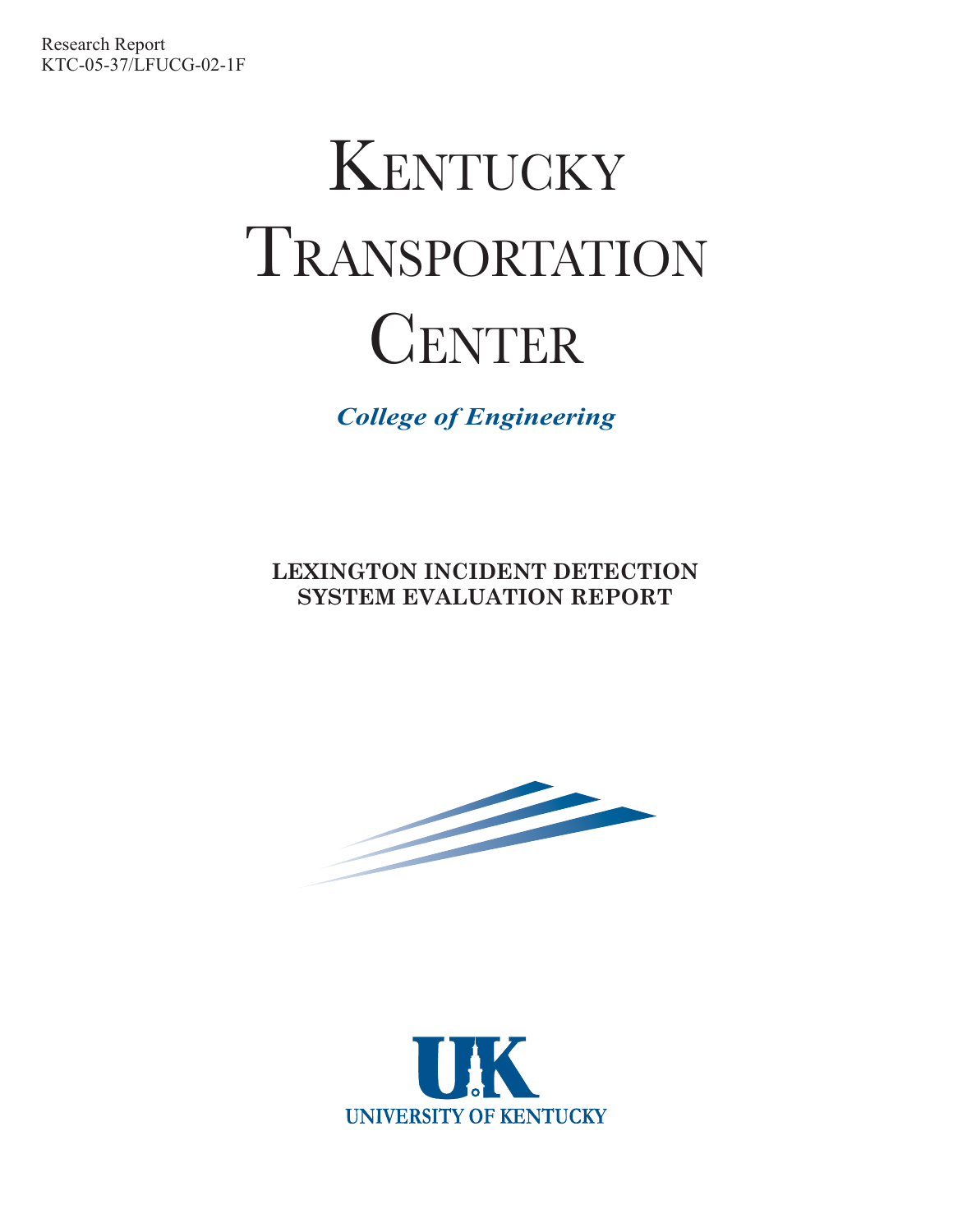

#### **Our Mission**

We provide services to the transportation community *Our Mission* through research, technology transfer and education. We create and participate in partnerships to promote safe and effective transportation systems.

#### We Value...

*We Value...* Teamwork -- Listening and Communicating, Along with Courtesy and Respect for Others Honesty and Ethical Behavior Delivering the Highest Quality Products and Services Continuous Improvement in All That We Do

*For more information or a complete publication list, contact us*

#### **KENTUCKY TRANSPORTATION CENTER**

176 Raymond Building University of Kentucky Lexington, Kentucky 40506-0281

> (859) 257-4513 (859) 257-1815 (FAX) 1-800-432-0719 www.ktc.uky.edu ktc@engr.uky.edu

*The University of Kentucky is an Equal Opportunity Organization*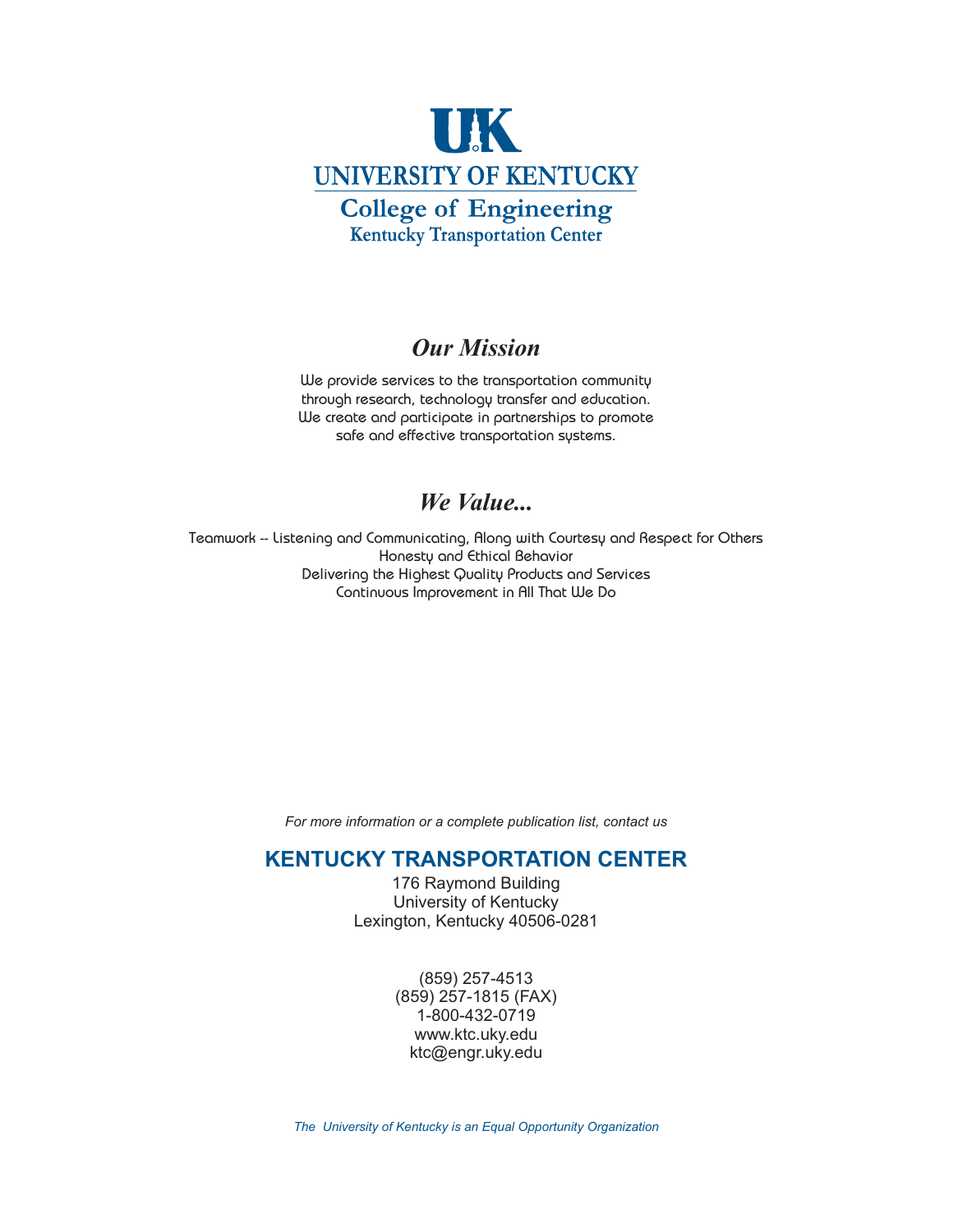**Research Report**  KTC-05-37 / LFUCG-02-1F

#### **LEXINGTON INCIDENT DETECTION SYSTEM EVALUATION REPORT**

(Final Report)

by

Adam J. Kirk, P.E.

and

Joseph D. Crabtree, P.E., Ph.D.

Kentucky Transportation Center College of Engineering University of Kentucky Lexington, Kentucky

Accuracy of the information presented herein is the responsibility of the authors and the Kentucky Transportation Center. This report does not constitute a standard, specification, or regulation. The inclusion of manufacturer names and trade names is for identification purposes and is not to be considered an endorsement.

November 2005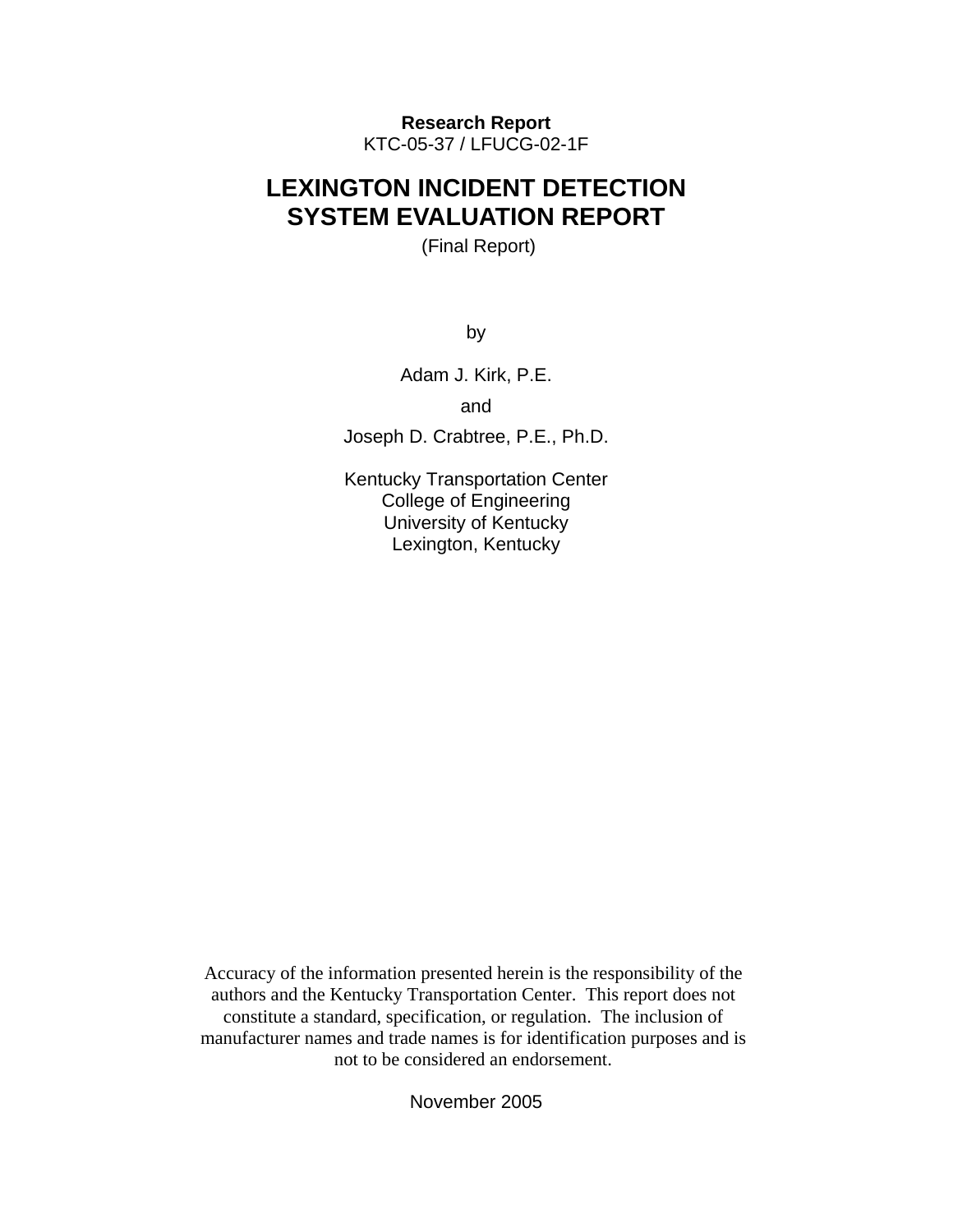| 1. Report Number<br>2. Government Accession<br>No.<br>KTC-05-37 / LFUCG-02-1F                                                                                                                                                                                                                                                                                                                      |  |                                                       | 3. Recipient's Catalog No.                                                          |           |  |
|----------------------------------------------------------------------------------------------------------------------------------------------------------------------------------------------------------------------------------------------------------------------------------------------------------------------------------------------------------------------------------------------------|--|-------------------------------------------------------|-------------------------------------------------------------------------------------|-----------|--|
| 4. Title and Subtitle                                                                                                                                                                                                                                                                                                                                                                              |  | 5.                                                    | <b>Report Date</b><br>November 2005                                                 |           |  |
| <b>Qualitative Evaluation of the Lexington Incident Detection</b><br><b>System (Final Report)</b>                                                                                                                                                                                                                                                                                                  |  |                                                       | 6. Performing Organization Code                                                     |           |  |
| 7. Author(s)<br>A. J. Kirk and J.D. Crabtree                                                                                                                                                                                                                                                                                                                                                       |  |                                                       | 8. Performing Organization Report No.<br>KTC-XX-XX / LFUCG-01-1F                    |           |  |
| Performing Organization Name and Address<br>9.                                                                                                                                                                                                                                                                                                                                                     |  |                                                       | 10. Work Unit No.                                                                   |           |  |
| Kentucky Transportation Center                                                                                                                                                                                                                                                                                                                                                                     |  |                                                       |                                                                                     |           |  |
| College of Engineering<br>University of Kentucky<br>Lexington, Kentucky 40506-0281                                                                                                                                                                                                                                                                                                                 |  |                                                       | 11. Contract or Grant No.<br><b>LFUCG-465138</b>                                    |           |  |
| 12. Sponsoring Agency Name and Address<br>Lexington Fayette Urban County Government                                                                                                                                                                                                                                                                                                                |  |                                                       | 13. Type of Report and Period<br>Covered: Final; 09/01 - 11/05                      |           |  |
| 101 East Vine Street, Suite 300<br>Lexington KY 40507                                                                                                                                                                                                                                                                                                                                              |  |                                                       | 14. Sponsoring Agency Code                                                          |           |  |
| 15. Supplementary Notes<br>16. Abstract<br>This report describes the evaluation of an experimental incident detection system implemented<br>within the Lexington / Fayette County area by the Lexington Fayette Urban County Government<br>Department of Traffic Engineering. The incident detection system includes 5 different types of traffic                                                  |  |                                                       |                                                                                     |           |  |
| monitors on 10 different locations throughout the county including interstate and limited access<br>facilities and signalized urban arterials. The evaluation of the system was performed over a period of<br>three months between June and August 2005. This report summarizes the implementation strategy and<br>provides recommendations for future implementation and expansion of the system. |  |                                                       |                                                                                     |           |  |
| 17. Key Words                                                                                                                                                                                                                                                                                                                                                                                      |  |                                                       | 18. Distribution Statement                                                          |           |  |
| Intelligent Transportation Systems (ITS),<br><b>Incident Detection Systems</b>                                                                                                                                                                                                                                                                                                                     |  |                                                       | Unlimited, with approval of the Lexington Fayette<br><b>Urban County Government</b> |           |  |
| 19. Security Classification                                                                                                                                                                                                                                                                                                                                                                        |  | 20. Security Classification (this<br>21. No. of Pages |                                                                                     | 22. Price |  |

**(report)**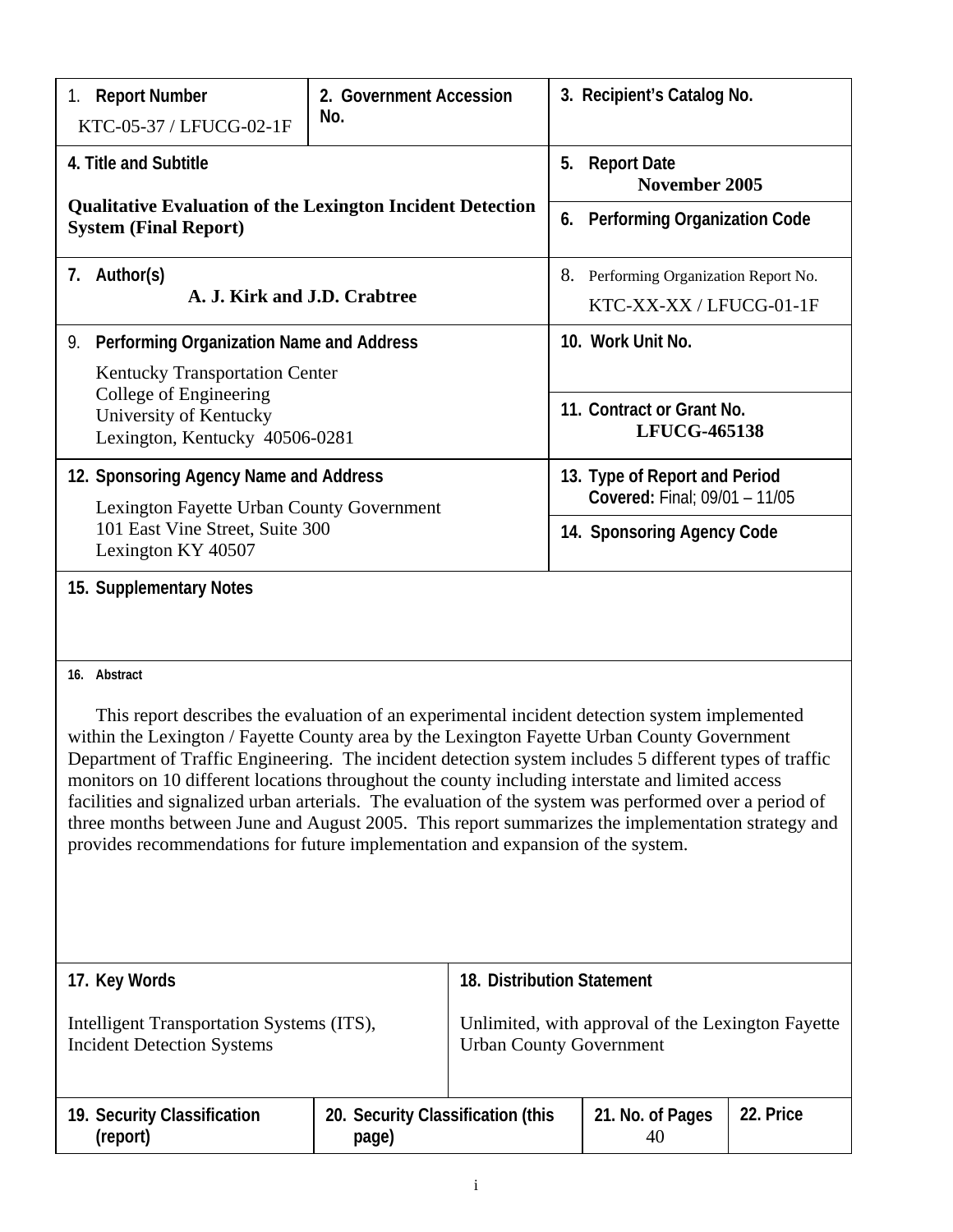# **Table of Contents**

# **List of Figures**

| Figures A1-A9: Average recorded Vehicular Count by Hour of Day/Detector Type and    |  |
|-------------------------------------------------------------------------------------|--|
| Figures A10-A18: Average Recorded Vehicular Speed by Hour of Day, Detector Type     |  |
| Figures A19-A27: Average Recorded Interval Change in Speed by Hour of Day, Detector |  |

# **List of Tables**

| Table 2: Summary of Detector-Pair Data Points by Location11 |  |
|-------------------------------------------------------------|--|
|                                                             |  |
|                                                             |  |
|                                                             |  |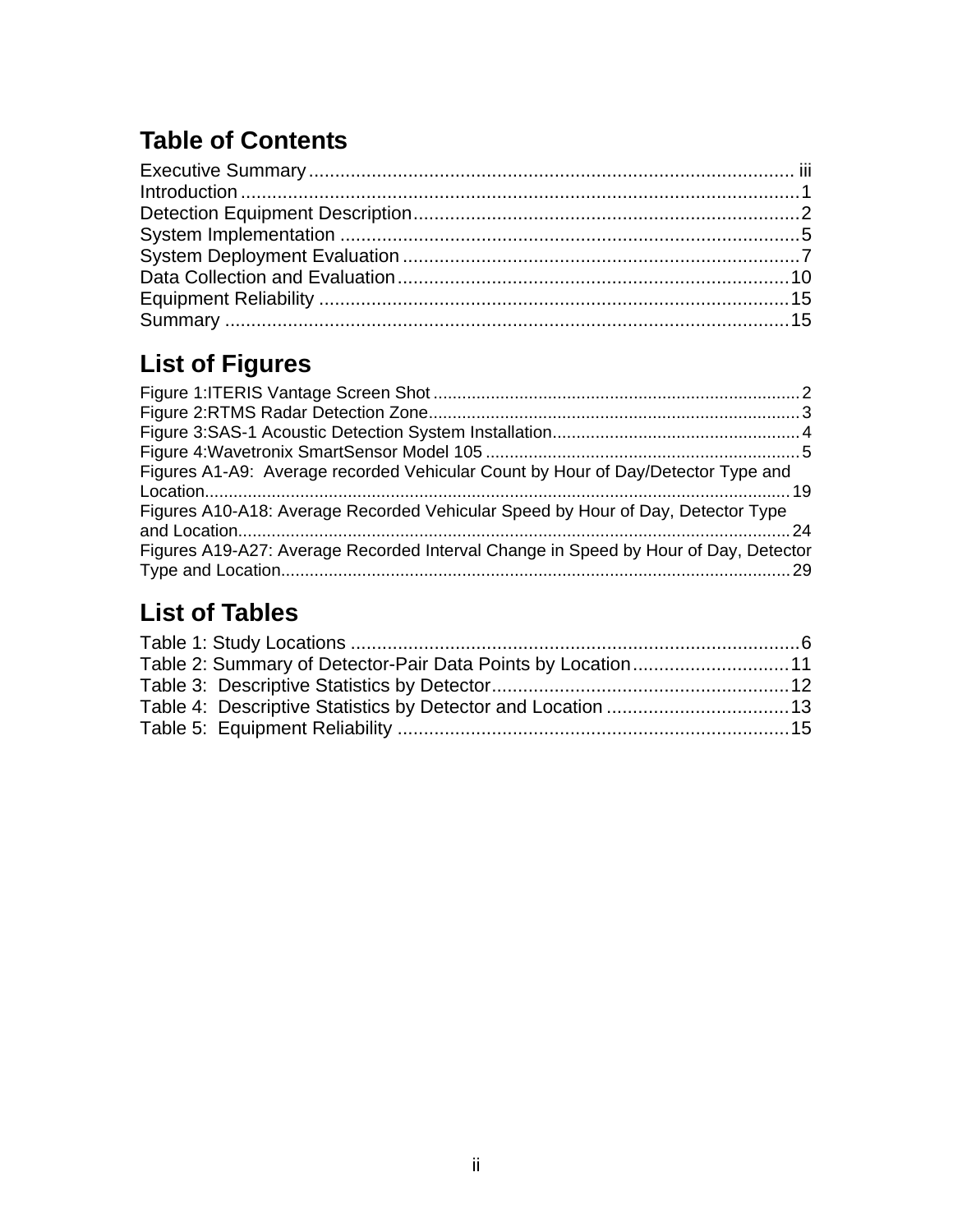#### **Executive Summary**

The Lexington-Fayette Urban County Government (LFUCG) Division of Traffic Engineering deployed an Automated Incident Detection System to assist with the detection and identification of incidents in the Lexington-Fayette County area. This report is the summary of an independent evaluation of the system conducted by the Kentucky Transportation Center at the University of Kentucky. This report includes an assessment of the system and makes recommendations for further deployment and evaluation.

The initial deployment included 10 locations with multiple detectors at each location. Three different incident detection technologies, acoustic, microwave/radar, and video detection, were deployed for this study. Five different detection manufacturers were included in the study:

- ITERIS Vantage Edge Video Detection System
- EIS Remote Traffic Microwave Sensor (RTMS) Radar
- SmartTrek Systems Acoustic Sensor (SAS) Version 1
- AutoScope Video Detection
- Wavetronix SmartSensor

Data was examined with respect to vehicular count and speed reported by each detector. Statistical analysis was conducted, in the form of a t-test, to determine similarities in reported count, speed and interval change in speed data between detectors at each study location. The goal of this analysis was to identify similarities in the performance of different detectors in order to identify potential outliers. Based upon this analysis no similarities were found between any of the detector pairs examined, except for consistent similarities among at one location.

Descriptive statistics were also examined for each detector at each location. Detectors having the lowest standard deviation at each location are highlighted. Both the RTMS Radar and ITERIS video are shown to have the lowest normalized standard for both count and speed data at the majority of locations.

In order to determine the reliability of the equipment, the total number of data points collected by each detector was determined. On average, all detectors recorded between 8 and 16 percent of the entire study period. A significant portion of the "missing" data may be attributed to disruptions in communication or downtime of the central server during maintenance and not due to the local detection equipment. However, based upon this analysis the ITERIS video and RTMS Radar detectors provide a consistently higher reliability when compared to the other equipment deployed.

Based upon the procedures and analysis presented above, the following conclusions are made in the evaluation of the Lexington Automatic incident Detection System.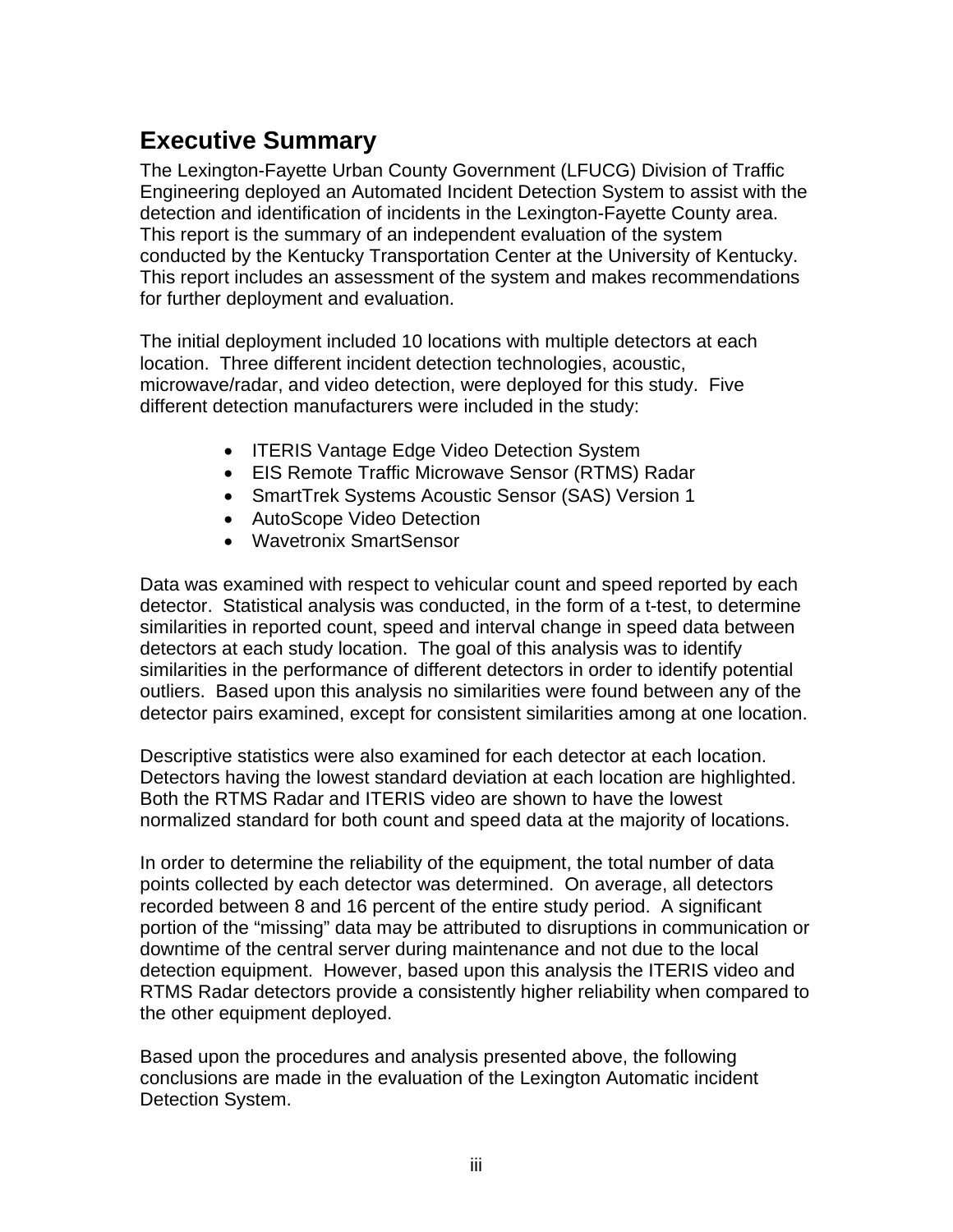- 1) Detector Installation should be tailored to optimize the individual performance of each detector used in the system with respect to its intended application. This would include utilizing side-fire orientation for SAS-1 acoustic detectors and forward-looking orientation for RTMS radar and ITERIS Video detectors.
- 2) The acoustic detector may provide the simplest and cost effective solution in terms of installation due to its ability to be placed in a sidefiring orientation from the roadside. Radar and Video equipment may have some limitations in this configuration. Video and Radar deployments may require more units to cover the same number of lanes in order to achieve a forward-looking installation. More extensive support infrastructure may also be required to place the detectors over the lanes being observed.
- 3) An improved configuration over the "intersection" presence mode currently deployed, would be to establish a "speed-trap" using pulse detection mode and consecutive detection zones.
- 4) The preferred configuration for each detector would be to utilize specific software provided by each manufacturer, which is designed for the purposes of traffic monitoring and speed detection.
- 5) Should the presence or pulse mode be chosen for implementation, extreme care should be used in determining the detector zone size for each detector application to provide for accurate speed data based upon vehicle occupancy. It is necessary to calculate the individual detector zone size based upon the specific orientation of the detector to the roadway and the characteristics of the individual detectors.
- 6) Real-time communication should be established between detector locations to provide useful and relevant data for implementation into an incident detection system.
- 7) Due to the errors in the system deployment and configuration, direct evaluation of the performance of each of the detector types was not possible.
- 8) Statistical analysis did not identify consistencies between any of the data points, except at Location 8 (Richmond Road and Shriners Lane) where Autoscope products were deployed. Better installation techniques may have contributed to the improved performance of this location.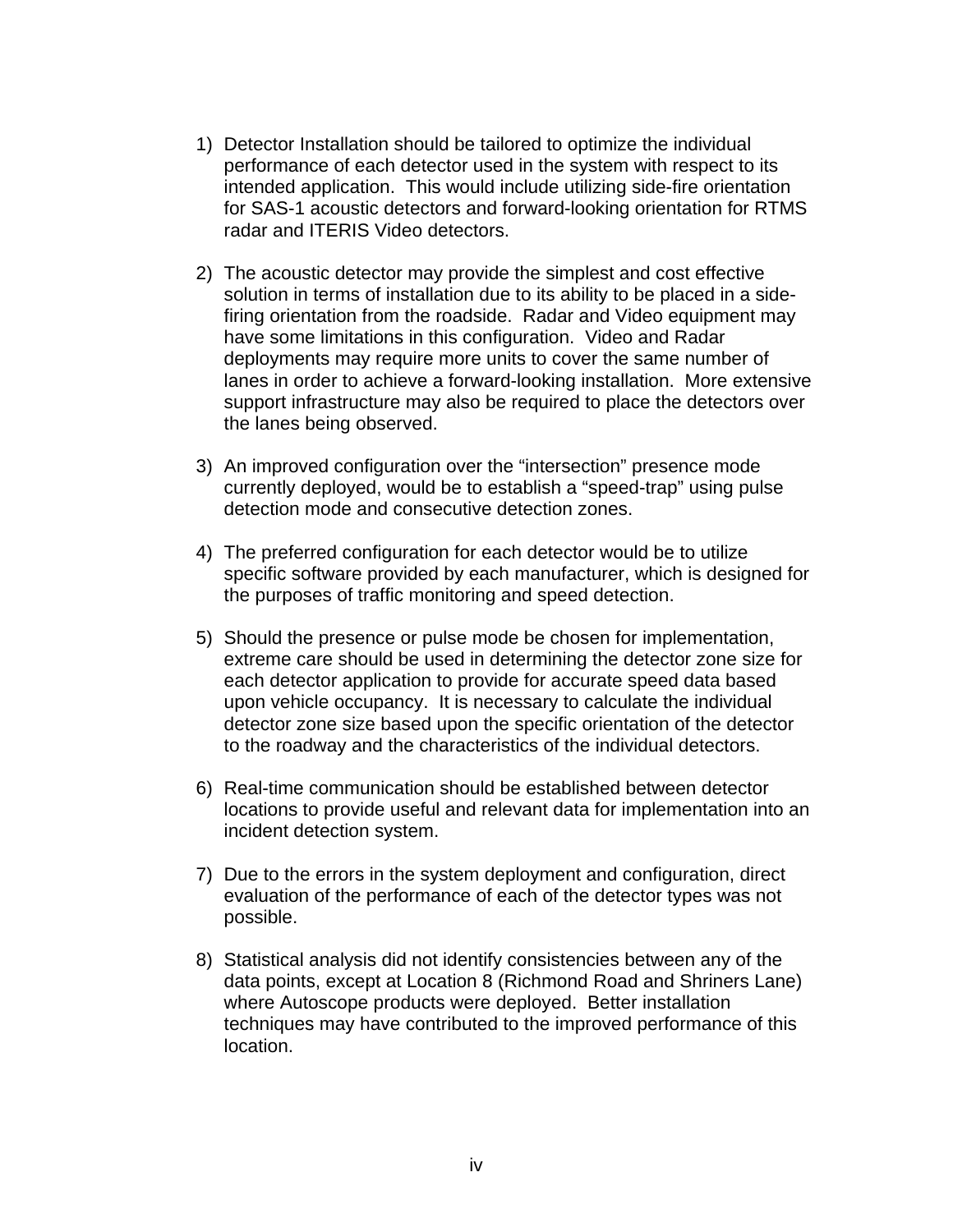- 9) Analysis of the Standard Deviation of the data points from each detector indicated that RTMS Radar units and ITERIS video provided a consistently smaller standard deviation than other units at most locations.
- 10) Examination of the reliability of the detectors indicated that data was recorded for only 10 to 15 percent of the study period. The majority of the "missing" data may be attributed to communication and server issues. ITERIS Video and RTMS Radar detectors provided the highest reliability.
- 11) Before full deployment of the incident detection system, improved installation and configuration procedures should be developed and tested to improve the accuracy and reliability of the system. To achieve this, it is imperative to determine detailed data flows from field deployed equipment to the PYRAMIDS central server and to understand the operations of each piece of equipment and the impact of those operations on the final data output/quality. In addition, the operation of each detector installed should be fully understood in order to facilitate proper installation and configuration. Communication problems between the field equipment and the central server should be resolved in order to improve the reliability of the system.
- 12) It is recommended that a decision on detector type for implementation be postponed until the configuration problems have been resolved. Further deployments of the AutoScope products should be included in additional evaluation due to the high level of performance indicated by the statistical analysis.
- 13) Due to variations in equipment calibration, it is recommended that, when the system is fully implemented, an initial period of observation should be used to identify baseline speed and count data for that location. Speed thresholds used to indicate an incident should be based on the average baseline condition for each location and not an arbitrary speed threshold such as 35 or 45 mph, in order to account for specific variations in the installation, configuration and location of each site.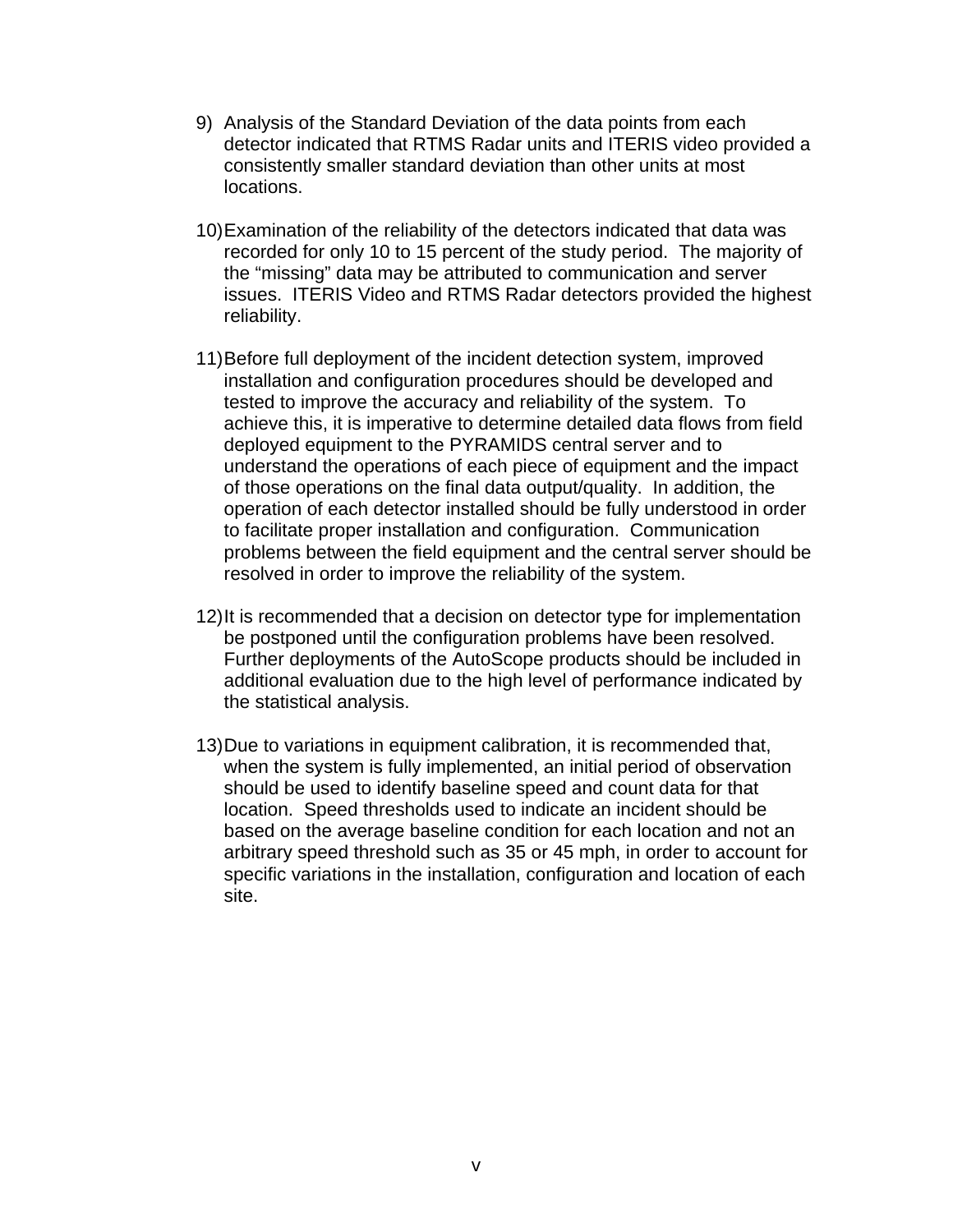## **Introduction**

The Lexington-Fayette Urban County Government (LFUCG) Division of Traffic Engineering deployed an Automated Incident Detection System to assist with the detection and identification of incidents in the Lexington-Fayette County area. This report is the summary of an independent evaluation of the system conducted by the Kentucky Transportation Center at the University of Kentucky. This report includes an assessment of the system and makes recommendations for further deployment and evaluation.

Three different incident detection technologies were deployed for this study. These technologies are acoustic, microwave/radar, and video detection. The initial deployment included 10 locations with multiple detectors at each location.

#### *System Goals*

The goals of the automated incident detection system are as follows:

- 1) To reduce the time for incident detection, response, and clearance,
- 2) To improve the dissemination of real-time roadway incident information to motorists, and
- 3) To share incident and traffic-related information with agencies involved in local, regional and state incident management activities.

#### *Evaluation Goals*

The goal of this evaluation is to determine which of the detection technologies deployed are most beneficial in terms of:

- 1) Providing Reliable Data
- 2) Detecting incidents
- 3) Deployment/Installation
- 4) Maintenance
- 5) Lifetime Cost

In addition, the overall deployment of the system will be evaluated to assess its abilities to meet the overall system goals.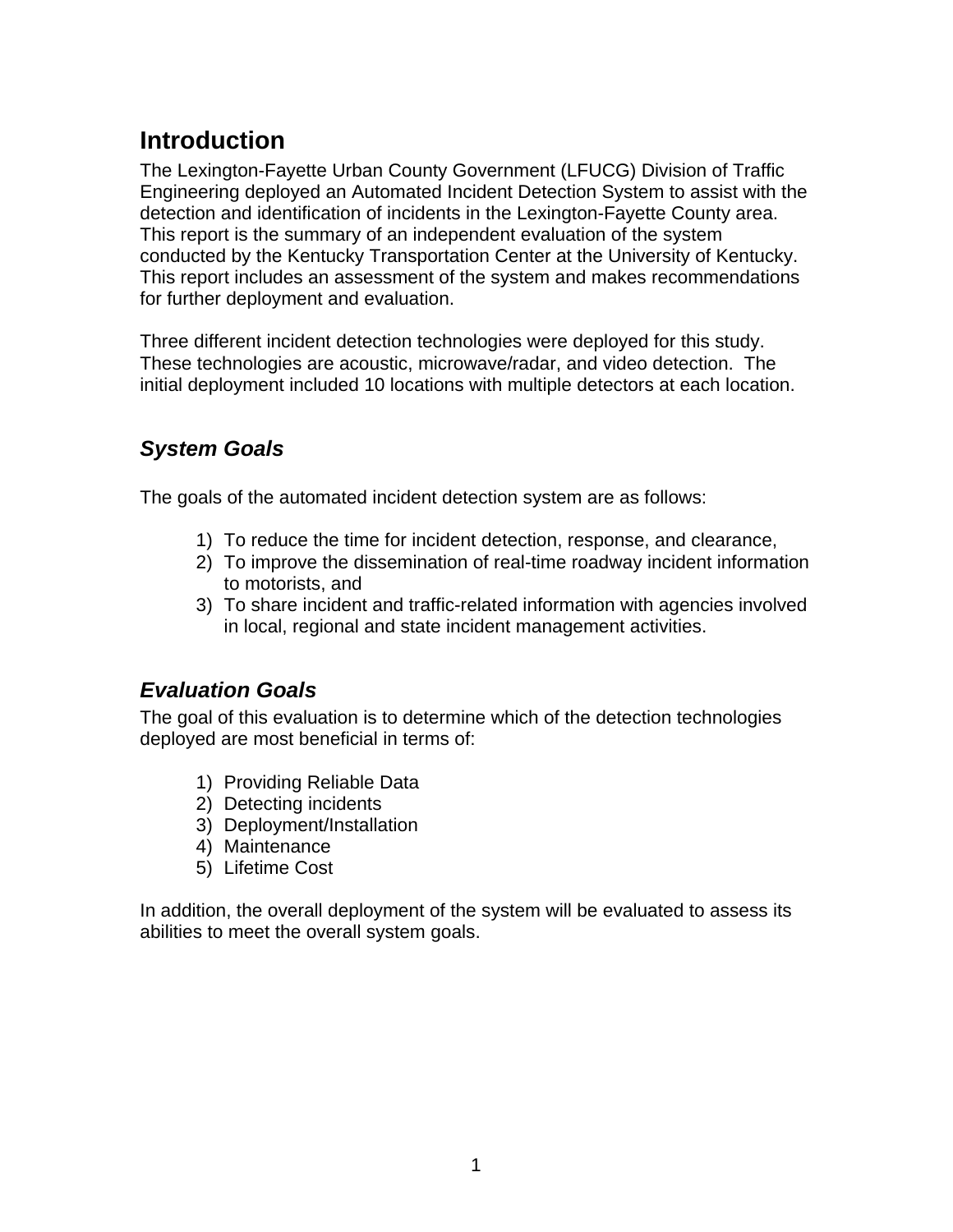# **Detection Equipment Description**

Five different detection technologies were evaluated as part of the incident detection system evaluation. These are:

- ITERIS Vantage Edge Video Detection System
- EIS Remote Traffic Microwave Sensor (RTMS) Radar
- SmartTrek Systems Acoustic Sensor (SAS) Version 1
- AutoScope Video Detection
- Wavetronix SmartSensor

#### *ITERIS Vantage Edge Video Detection*

The Vantage Edge system can be installed to provide permanent or temporary vehicle detection applications without embedded loops in all types of weather, 24-hours a day. The integrated software of the Vantage Edge system is used to draw detection zones on the video camera image defining detection zones, and zone properties. The processor module analyzes the camera image to determine when a vehicle is present in a zone. Vehicular detection information is passed to the traffic control equipment. Vehicle detection may be in either "presence" or "pulse" mode; Presence mode was used in all applications for this study. The Vantage Edge system is typically deployed to provide detector applications for intersection operations. (1)

Additional software, Vantage Express, is available for data collection applications for count, classification and speed studies. Vantage Express was not deployed in the evaluation due to the necessity of an independent communication link.

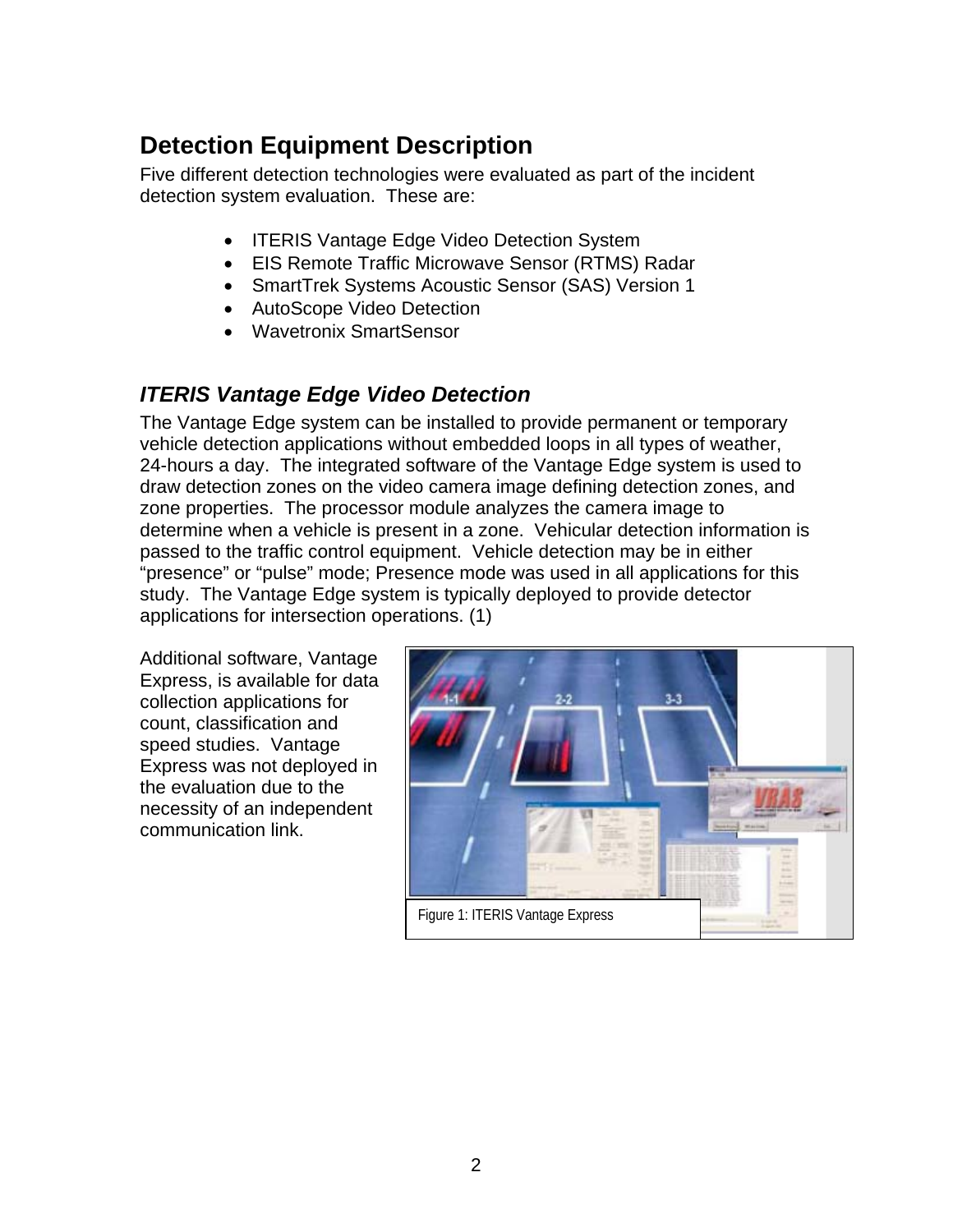#### *Electronic Integrated Systems Inc Remote Traffic Microwave Detection System (RTMS)*

The RTMS is a true RADAR (RAdio Detection And Ranging) device, specially designed for traffic sensing applications. It measures the distance to objects in the path of its microwave beam. The ranging capability allows the RTMS to detect stationary and moving vehicles in multiple detection zones.



The RTMS microwave beam is approximately 40° high and 15° wide. Its range of 60m (200 feet) is divided into 32 range-slices, each 2m (7ft.)

wide. When pointed onto a roadway, it projects an oval footprint, in which detection zones can be defined using the range slices. (2)

The detection of a vehicle in any zone is registered in two independently operating outputs (2):

- 1) Zone Contacts: 8 contact pairs corresponding to the detection zones are closed for as long as detection persists. They can be connected to Traffic Controllers to indicate presence (in intersection applications) or to Counters for traffic measurement.
- 2) Data Port: Detection status in each range slice is transmitted via "target" messages sent 10 times per second. RTMS internal firmware uses vehicle detection to accumulate Volume, Occupancy, Average Speed and Classification by length over a user-defined Period.

For the purposes of this study only the Zone Contact output was utilized. The Data Port output was not deployed in the evaluation due to the necessity of an independent communication link.

#### *SmartTrek Systems Acoustic Sensor (SAS) Version 1*

The SmarTek Systems Acoustic Sensor -Version 1 (SAS-1) is a multi-lane traffic monitoring system based on detecting the acoustic signals motor vehicles create and radiate during operation. The SAS-1 is a passive acoustic sensor, mounted on overhead or roadside structures.

The SAS-1 is designed to provide effective and accurate vehicle presence detection and associated traffic flow measures on a lane by lane basis for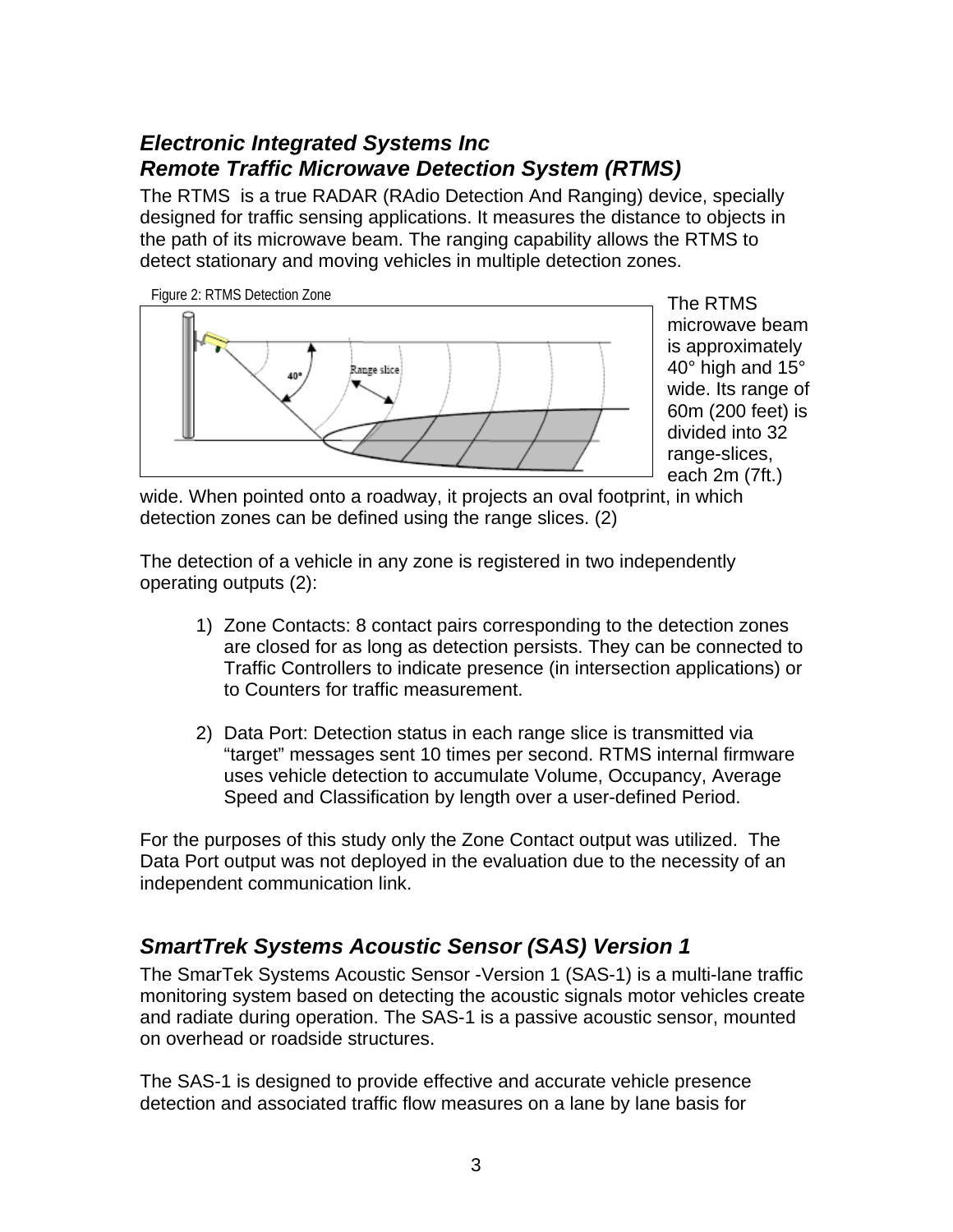vehicles passing the sensor station at any reasonable (and allowable) speed from stop and go to free flow. The SAS-1 provides a detection zone equivalent to that of a 6 foot loop in the direction of traffic flow (up/down road) and a completely selectable zone size in the cross road direction (less than 6 feet to an entire lane width or even multiple lane widths) (3).

The SAS-1 may be deployed in two separate configurations.

- 1) Speed trap mode between two installations via a relay interface to measure speed and volume data on the roadway.
- 2) Intersection reports true presence of the vehicle for as long as it is in zone to the local controller.

The SAS-1 is capable of storing per lane volume, occupancy, and average speed in integrated memory on the unit.



The SAS Monitor and Setup software provides the interface to gather these statistics and decode them into spreadsheet-ready files.

For the purposes of this study the SAS-1 detectors were deployed in intersection mode transmitting occupancy data directly to the controller. The internal data processing information of the SAS-1 was not used due to the necessity of an independent communication link.

#### *AutoScope Video*

Autoscope Video detection delivers a high performance alternative to loops and other detection technologies for many ITS applications. This includes intersection control, incident detection for bridges, tunnels, and highways, as well as surveillance applications. Quick mouse and keyboard commands can create more than 50 virtual detection zones for count, presence, speed and incident detection applications for each camera installation.

Autoscope Video detection provides real-time or stored traffic data; including volume, occupancy, speed and vehicle class over specified time periods. In addition, the Autoscope Software Developer's Kit (SDK) allows traffic data from the Autoscope system to be integrated into other applications.

One installation of an AutoScope Video detector was deployed by the Econolite Control Products, Inc. for inclusion in the evaluation.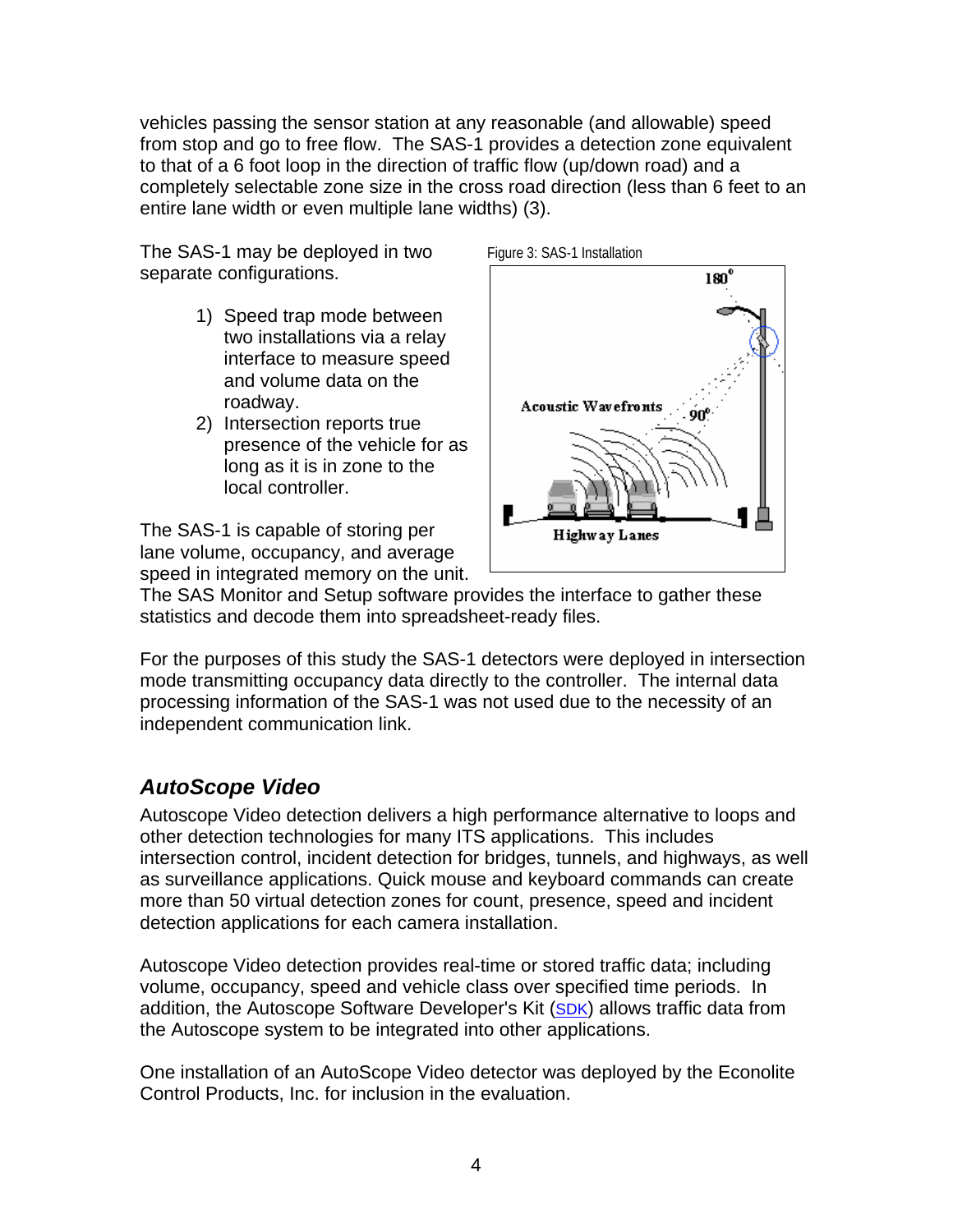#### *Wavetronix SmartSensor*

The Wavetronix SmartSensor provides traffic detection with patented Digital Wave Radar to measure vehicle volume, occupancy, speed and classification in up to eight lanes of traffic simultaneously.

SmartSensor requires no "tweaking" or "tuning" and operates accurately in both side-fire and forward-fire installations. With a detection range of over 200 feet, SmartSensor provides true eightlane capacity that is unaffected by wind, weather or by changes in temperature and light. Digital Wave Radar also reduces lane "splashing", works over barriers and can accurately detect partially occluded vehicles.

One installation of an Wavetronix SmartSensor was also deployed by Econolite Control Products, Inc. for inclusion in the evaluation.



## **System Implementation**

Ten (10) study locations were selected throughout the Lexington-Fayette County jurisdiction for the initial implementation of the incident detection system. These ten locations were selected to provide a representative selection of the roadway types within the county. Additionally each location was established so as to allow for observation of a free-flow segment of the roadway that would not be affected by traffic control devices under typical operation. Multiple detectors were deployed at each site to cover multiple lanes and directions with overlapping fields for all equipment, thus providing for direct comparison of measurements. Detection equipment was installed on the roadside in a "sidefiring" (perpendicular to flow) configuration at all locations.

**Table 1** identifies each study location, equipment deployed at that location and the lane coverage for each detector.

The initial deployment of the incident detection system was determined to be operational on June 1, 2005. At this time, the majority of sites were providing consistent data from all equipment. Detector log files for all locations and equipment that were available were collected between June 1 and August 21, 2005 to serve as the data sample for the evaluation.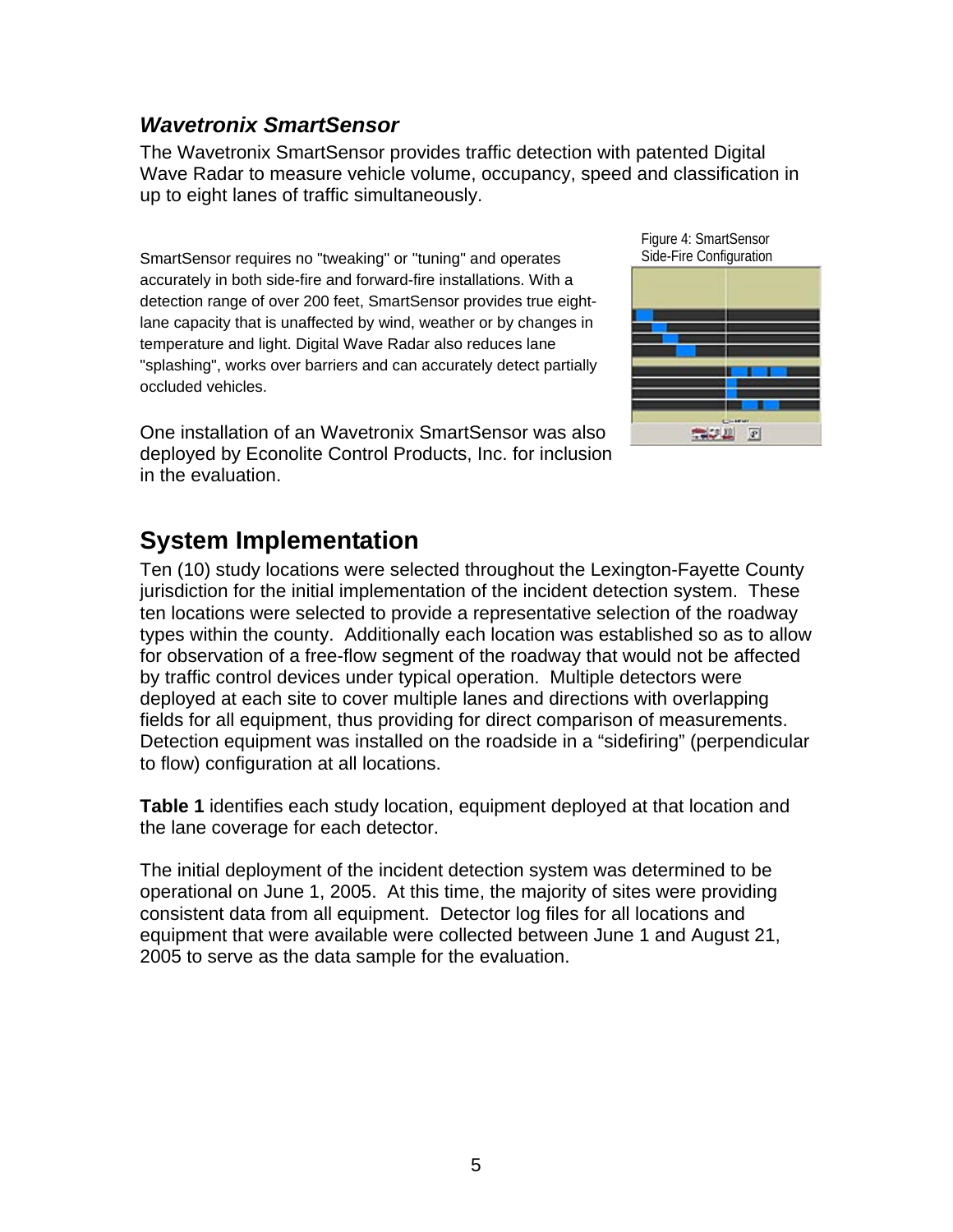Table 1: Study Locations

| <b>Detector</b>                                         | <b>Lane Coverage</b>                     | <b>Detector</b>                                      | <b>Lane Coverage</b>                              |  |
|---------------------------------------------------------|------------------------------------------|------------------------------------------------------|---------------------------------------------------|--|
| Location 1: Man O' War Blyd at Boston<br>Road           |                                          | Location 6: New Circle Road at Versailles<br>Road    |                                                   |  |
| <b>ITERIS Video</b>                                     | 1,2,3,4                                  | <b>ITERIS Video</b>                                  | 1,3,4                                             |  |
| <b>RTMS Radar</b>                                       | 3,4                                      | <b>RTMS Radar</b>                                    | 1,4                                               |  |
| <b>SAS Acoustic</b>                                     | 3,4                                      | <b>SAS Acoustic</b>                                  | 1,3,4                                             |  |
| <b>Location 2: Versailles Road at Van Meter</b><br>Road |                                          | Road                                                 | <b>Location 7: New Circle Road at Tates Creek</b> |  |
| <b>ITERIS Video</b>                                     | 2,3,4                                    | <b>ITERIS Video</b>                                  | 1,3,4                                             |  |
| <b>RTMS Radar</b>                                       | 2,4                                      | <b>RTMS Radar</b>                                    | 1,4                                               |  |
| <b>SAS Acoustic</b>                                     | 1,2                                      | <b>SAS Acoustic</b>                                  | 1,4                                               |  |
| Location 3: Newtown Pike at Citation Blvd               |                                          | <b>Location 8: Richmond Road at Shriners</b><br>Lane |                                                   |  |
| <b>ITERIS Video</b>                                     | 1,3,4                                    | <b>ITERIS Video</b>                                  | 1,4                                               |  |
| <b>RTMS Radar</b>                                       | 1,3                                      | <b>SAS Acoustic</b>                                  | 1,4                                               |  |
| <b>SAS Acoustic</b>                                     | 1,4                                      | AutoScope Video                                      | 1,4                                               |  |
|                                                         | Location 4: Leestown Road at Forbes Road | Wavetronix<br><b>SmartSensor</b>                     | 1,4                                               |  |
| <b>ITERIS Video</b>                                     | 1,2                                      | Location 9: Richmond Road at Ashley<br><b>Woods</b>  |                                                   |  |
| <b>RTMS Radar</b>                                       | 1,2                                      | <b>ITERIS Video</b>                                  | 1,3,4                                             |  |
| <b>SAS Acoustic</b>                                     | 1,2                                      | <b>RTMS Radar</b>                                    | 1,2,4                                             |  |
| Location 5: Interstate 75 at milepost 111               |                                          | <b>SAS Acoustic</b>                                  | 1,4                                               |  |
| <b>ITERIS Video</b>                                     | 1,2,3                                    |                                                      |                                                   |  |
| <b>RTMS Radar</b>                                       | 1,2,3                                    |                                                      |                                                   |  |
| <b>SAS Acoustic</b>                                     | 1,2                                      |                                                      |                                                   |  |

One of the critical functions of the incident detection system is that it must communicate directly and continuously with the PYRAMIDS central server to provide real-time data. In order to maintain low deployment costs it was necessary bring all data from each piece of equipment through a single controller and communication link. Therefore, each of the detectors was set up on a unique channel into a Model 170 traffic controller.

The controller setup was similar to an intersection deployment with each detection zone from the equipment representing a unique loop(s) on a separate channel. Count and occupancy data for each channel was then stored in the controller and binned in 15 minute intervals in a detector log. The central server then requested the detector log from the controller on an automatic polling period. For the purposes of this deployment a 15 minute polling period was used.

The detector logs include the following data

- Time stamps
- Detector ID Numbers
- Sampling Length
- Detector Types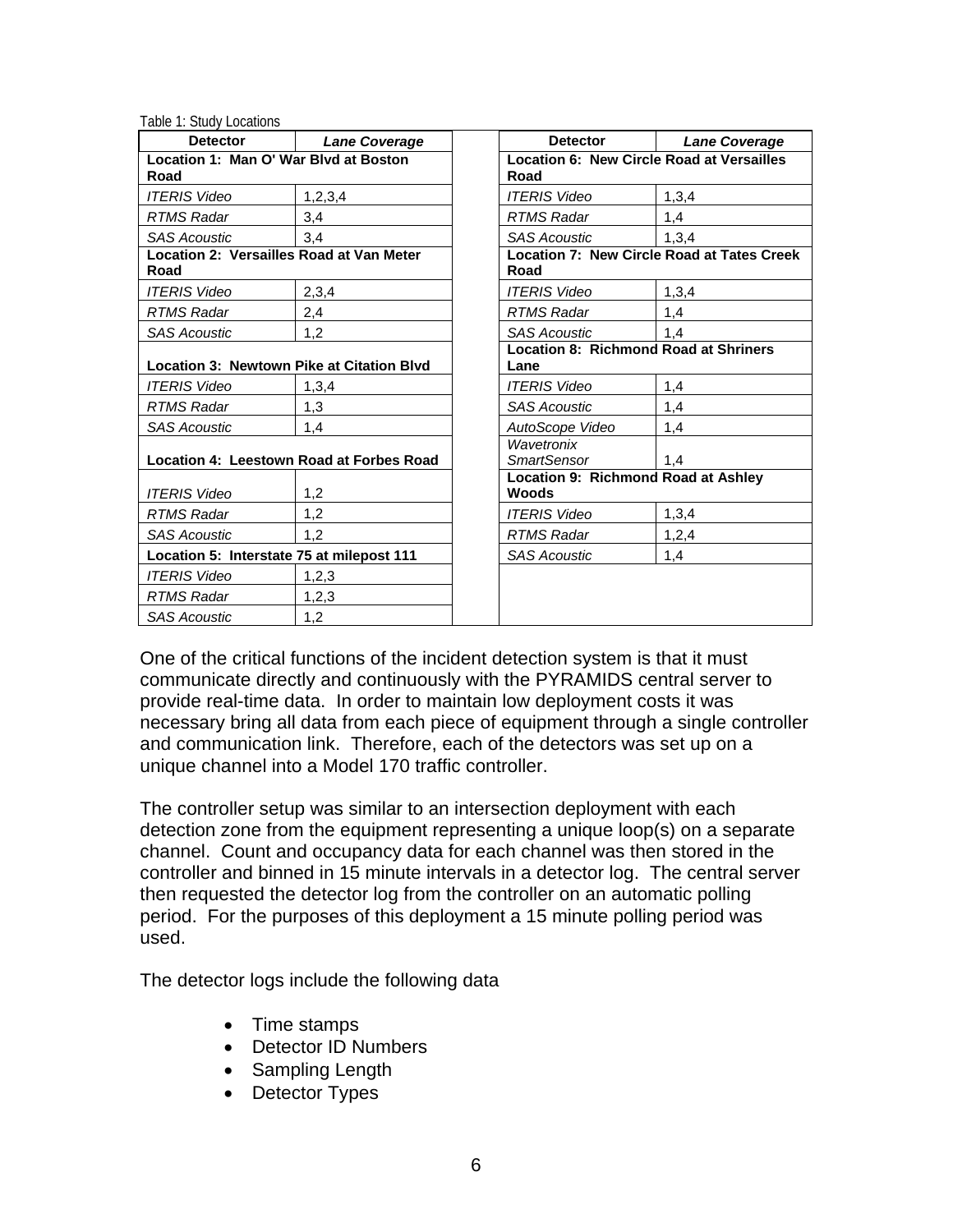- Detector Status
- Volume
- Occupancy

Based upon the count and occupancy data provided in the detector log, speed is calculated by the central server software according to the algorithm logic stated in the PYRAMIDS *Incident Management Module Functional Specification* document. The speed calculation is dependent upon the average occupancy of the loop during the interval, detector size and average vehicle length to calculate the speed for each vehicle. Detector size and average vehicle length are variables entered into the initial setup of each location on the central server. Once calculated, speed is then added to the detector log on the central server.

*Note: Specific documentation of the data flows, algorithm logic, and setup of the Incident Detection System was not provided or available for this evaluation. The data flow procedures documented here are inferred based on review of the individual equipment manuals and specifications, W4IKS User's Manual for the Model 170 Controller, PYRAMIDS User's Guide Version 3.00 and through analysis of the data. The PYRAMIDS Incident Management Module Functional Specification may document this data flow with greater detail and accuracy.* 

## **System Deployment Evaluation**

In addition to the performance of the detection equipment, which will be discussed in later sections of this report, the performance and effectiveness of the incident detection system also depends upon the deployment and configuration of the system. System deployment and configuration were evaluated with respect to the following:

- Equipment Installation
- Operating Mode
- Detection Equipment Configuration
- System Configuration

#### *Equipment Installation and Setup*

All equipment deployed by LIDS was mounted on the roadside, configured in a sidefiring configuration, perpendicular to the traffic stream. This setup was chosen due to the ease and low cost of installation, which allowed for each piece of equipment to cover the entire cross-section of the roadway. The sidefiring configuration is the preferred setup for the SAS-1 acoustic detector. This configuration is also supported by the RTMS RADAR detector; however, a forward looking configuration is the preferred setup for traffic monitoring applications with the use of a speed trap configuration to determine vehicular speeds. Due to the video analysis algorithms used by the ITERIS Vantage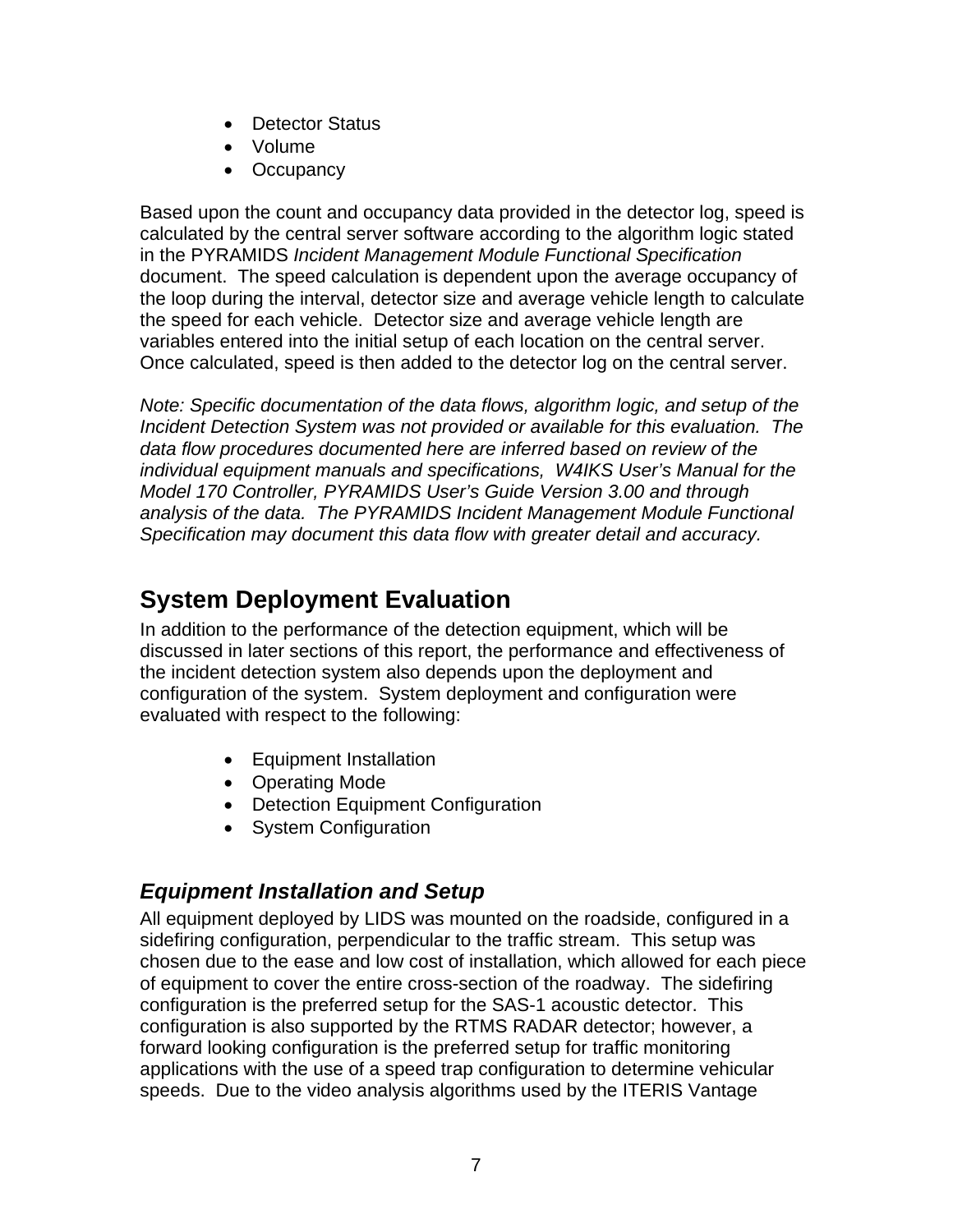System, this is not a supported configuration. The video detection processor uses unique algorithms to detect vehicles as they move up and down the screen, which are not as effective in detecting motion across the view range.

To provide the optimum setup for each piece of equipment, it would be necessary to reorient the RTMS RADAR and ITERIS Video longitudinally with the traffic stream. This may be accomplished from the roadside, provided the offset is not too great. However, the preferred installation would be directly overhead with traffic moving away from the camera. With this configuration it would only be possible to monitor one direction off traffic at a time, especially on wider roadways such as New Circle Road and Versailles Road, which may increase the amount of equipment needed to effectively monitor a roadway.

#### *Operating Mode*

Currently the system and all equipment is deployed in a setup typically used in intersection operations, with all detectors operating in "presence" mode. Therefore, the detectors detect presence/occupation time and report that as an input back to the controller, which aggregates the data and relays it to the central server. A potentially better way to operate the system would be to operate a "speed trap," using two detectors a known distance apart, operating in PULSE mode. The PYRAMIDS User's Guide (ver. 3.0) indicates that this configuration is supported. This configuration is the preferred operating mode for the ITERIS video and RTMS RADAR.

Additionally, all equipment deployed has independent software for calculating speed, classification, etc, that is specifically designed for that piece of equipment. The accuracy provided by the individual software packages would most likely exceed the current setup that is deployed. The primary reason that the individual traffic monitoring features of each detector were not used is due to the necessity of independent communication links to each piece of detector to retrieve this data. Should the incident detection program be carried forward with a single detector at each location, this issue would not be relevant. It is therefore recommended that integration of the individual firmware of each piece of equipment with the PYRAMIDS server be explored for future deployment of the incident detection system.

#### *Detection Equipment Configuration*

The PYRAMIDS software uses the occupancy time, detector size, and average vehicle length to calculate the speed for each vehicle. Therefore, the detector sizes that are used in the calculation of the speed are critical to providing reliable and accurate data. Upon review of several deployment sites and the detector log data it is suspected that there is an inconsistency between the detector size in the field and the detector size recorded in the PYRAMIDS database and used in the speed calculations.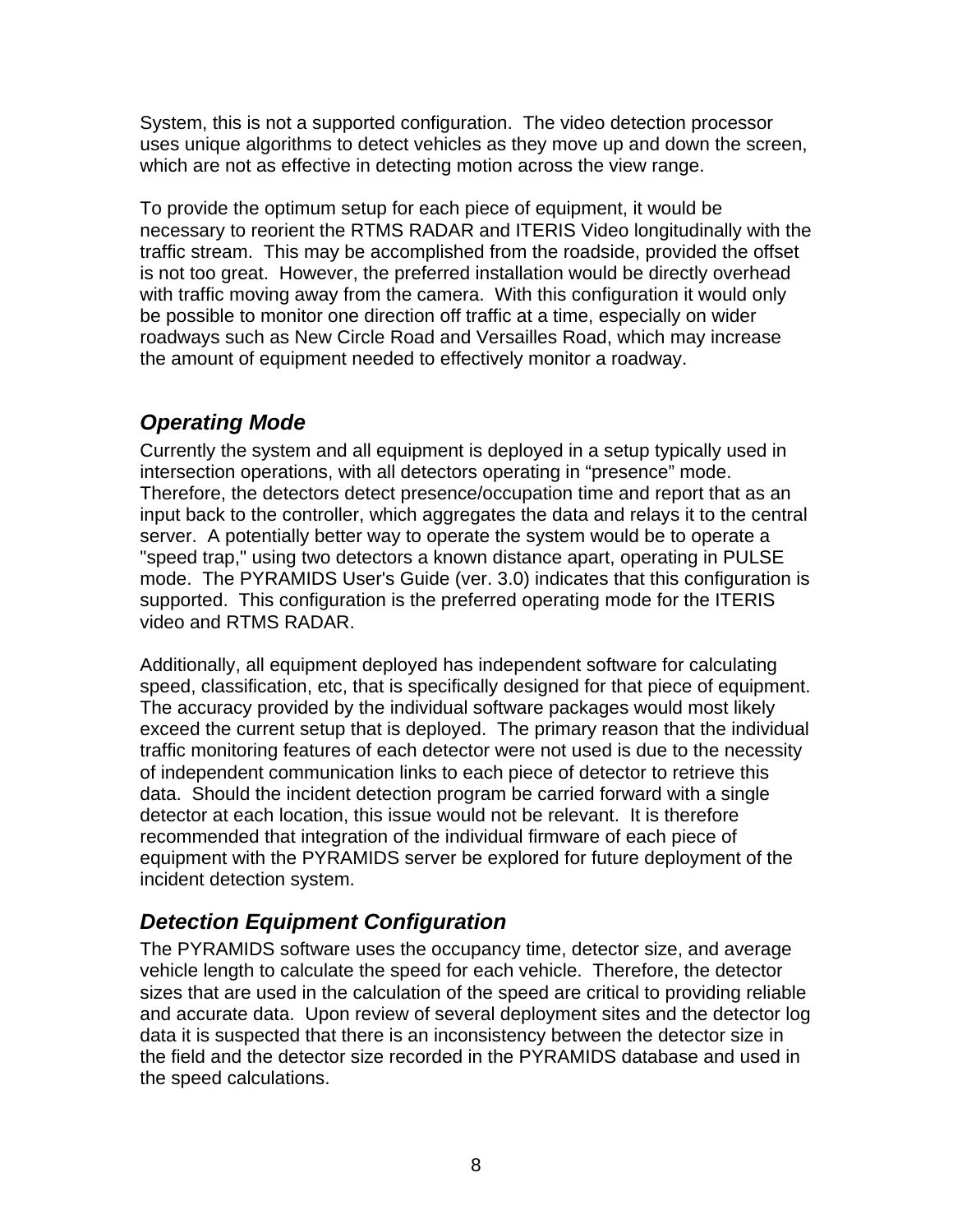The size of the detector zones varies for each piece of equipment and is primarily based on the position and orientation of the equipment at the site. Determinants of detector sizes for each piece of equipment are identified below.

*Video Detection*—Detector sizes are determined by user when drawn with video interface. Detectors zone size is also affected by angle of incidence between camera and traffic stream. Providing a ground reference when drawing loops would be beneficial in establishing zone size, which should be corrected based on projected loop size at vehicle height based on pole orientation.

*Radar*—Detector size is determined by microwave beam approximately 40° high and 15° wide, resulting in parabolic shape across cross section of road. (See Figure X). Zone size should be calculated using beam spectrum and orientation of radar with respect to lanes.

*Acoustic Detector*—Monitors a 6-foot long detection zone across all lanes observed.

In further deployment of the incident detections system, significant care should be taken when installing detection equipment and documenting the orientation of the equipment and roadway observed so that an accurate determination of the detector zone size can be determined. Without determining the actual detector zone size, speed and classification data will not be accurate, as is the case for the evaluation data analyzed within this report. Utilization of the individual traffic monitoring software programs for each piece of equipment would eliminate the need for these calculations.

#### *System Configuration*

The current configuration of LIDS provides 15-minute polling of each location controller providing detector logs of aggregate data. This configuration has several limitations. First, precision of the data may be lost through averaging effects of aggregation, which may delay detection of an incident if a location is operating at or near the threshold. Secondly, the longer the interval, the longer the notification time of an incident, which will increase response times. Those locations that are not automatically polled place a significant demand on the operator if the most current information is to be used in monitoring traffic conditions. In order to provide a meaningful incident detection system, it will be necessary to provide accurate and precise data in real-time, so that when an incident is detected a response can be implemented before total breakdown of the system occurs.

It is recommended that real-time communication be maintained with each controller and that aggregation limits be kept to a minimum to improve the timeliness and accuracy of the data. Review of the PYRAMIDS User's Guide indicates that this configuration can be maintained with the current system.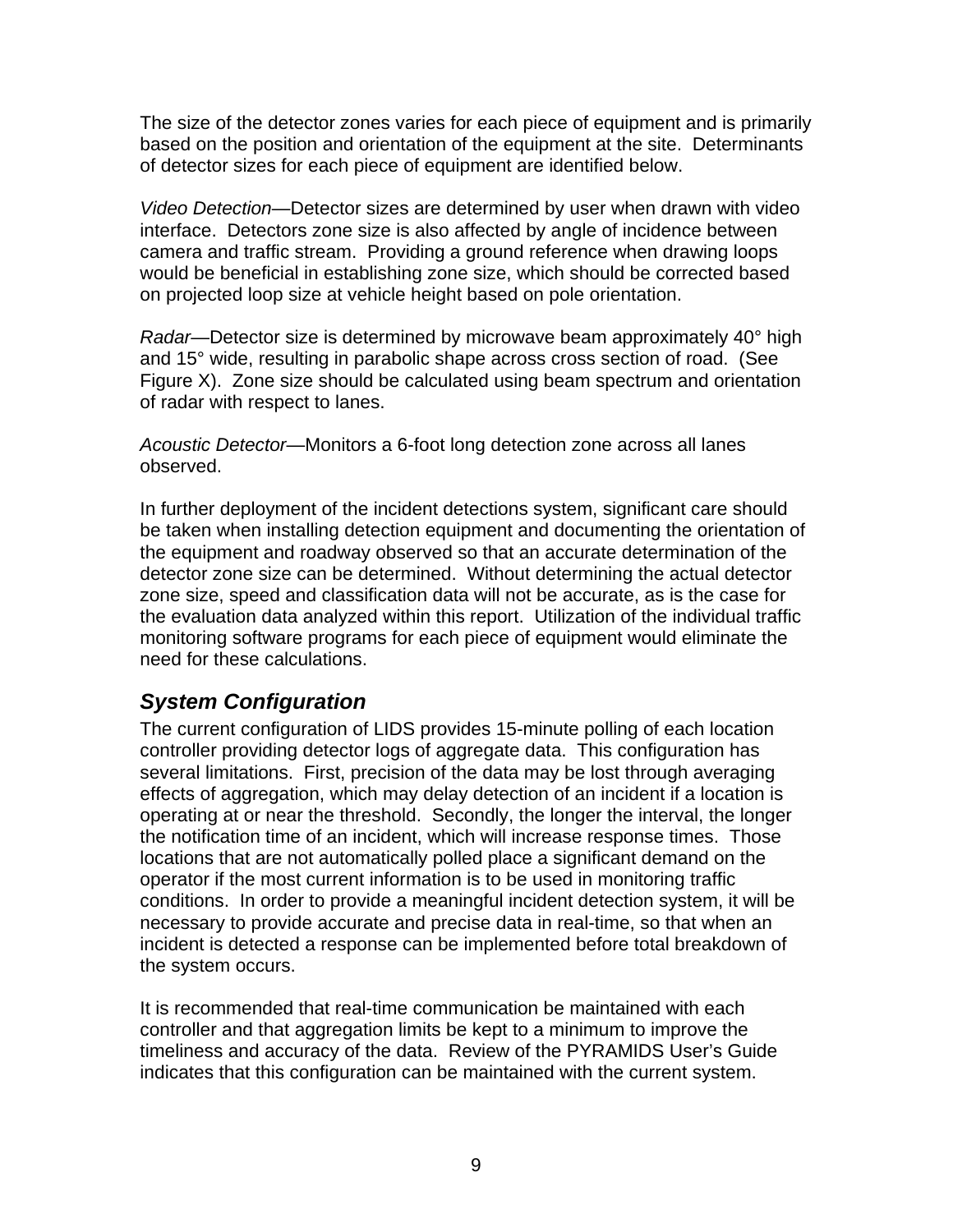## **Data Collection and Evaluation**

The initial deployment of the incident detection system was determined to be operational on June 1, 2005. At this time, the majority of sites were providing consistent data from all equipment. Detector log files for all locations and equipment that were available were collected between June 1 and August 21, 2005 to serve as the data sample for the evaluation.

Data was reviewed to identify inconsistencies either from communication failures, server downtime, or equipment failure. All inconsistent data, based upon an inconsistent interval length and those records having a recorded vehicular count or speed of zero (0), was removed from the data set. During the study period communication was never achieved at Location 10, Interstate 75 at milepost 105, and data from this location is not included in the analysis.

Data was examined with respect to vehicular count and speed reported by each detector. As discussed previously, the deployment of the detectors within LIDS did not accurately record the loop detector sizes to allow for direct calculation of speeds at each of the locations. Without the ability to examine speed data with respect to a known reference point, it was necessary to identify another factor capable of providing reference between the three detector types. Therefore, the relative change between successive intervals, termed the "interval change in speed," was determined by the relationship  $S_{i+1}/S_i$ ; where  $S_i$  is the recorded speed for interval i. This methodology allowed for the comparison of the change in speeds between intervals amongst each of the detector types, even if the actual speed reported was different between detectors. Average daily count, speed, and interval change in speed data is shown in **Figures A1 though A27** in **Appendix A**.

Statistical analysis was conducted, in the form of a t-test, to determine similarities in reported count, speed and interval change in speed data between detectors. The goal of this analysis was to identify similarities in the performance of different detectors in order to identify potential outliers. This may signify that two detectors, which routinely produce similar results to each other, provide more accurate data than those detectors which do not match other sources.

Only data points from intervals in which detector pairs reported a count and speed greater than zero for common observations were used in the comparative statistical analysis. **Table 2** shows the number of common observations for each detector pair at the 9 study locations, which were available for analysis.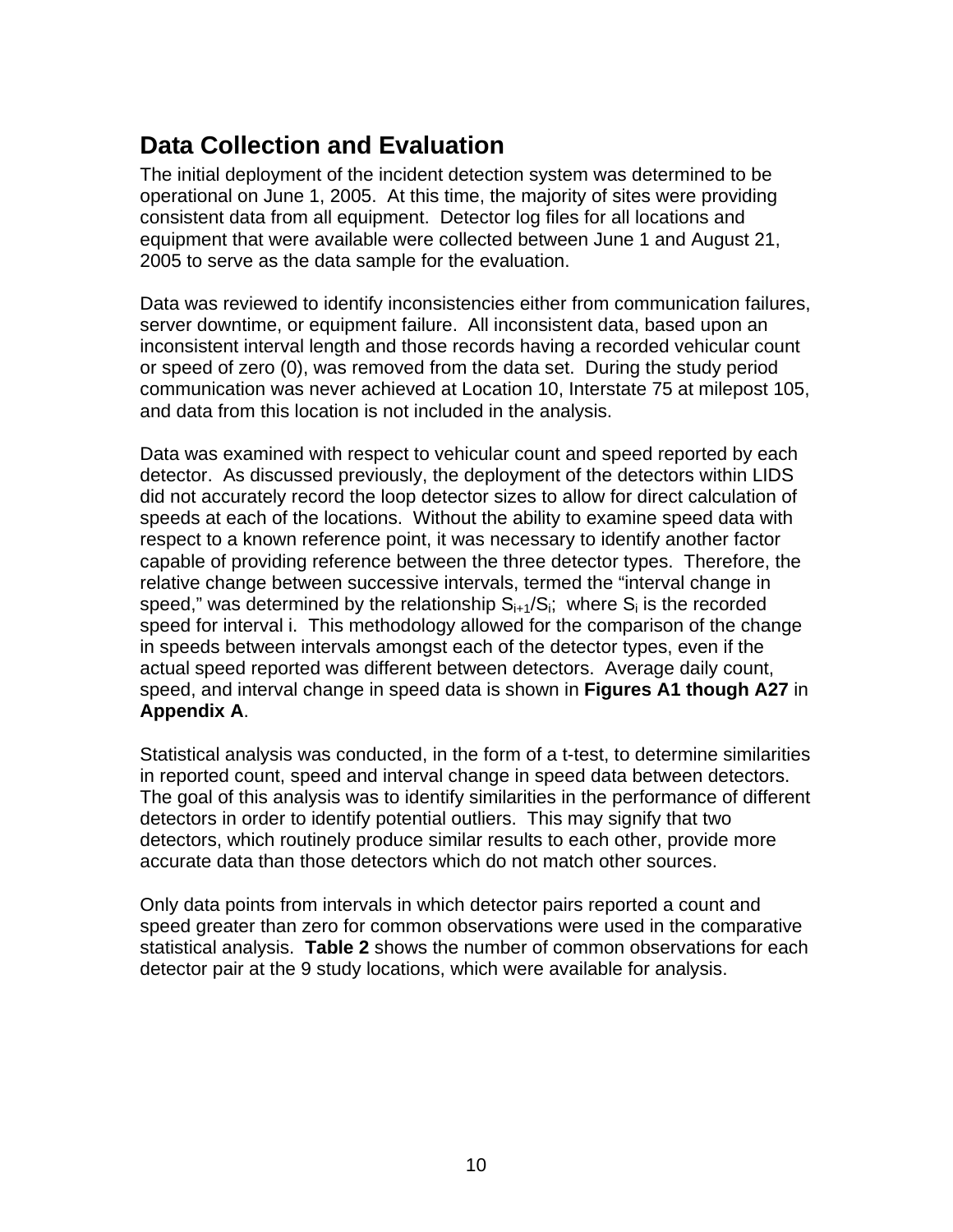| Table 2: Summary of Detector-Pair Data Points by Location |
|-----------------------------------------------------------|
| Location 1: Man O' War Blyd at Boston Rd                  |

| <b>Detector</b>        | <b>ITERIS</b><br>Video | <b>RTMS</b><br>Radar | SAS<br>Acoustic | <b>Detector</b>        |
|------------------------|------------------------|----------------------|-----------------|------------------------|
| <b>ITERIS</b><br>Video |                        | 0                    | 0               | <b>ITERIS</b><br>Video |
| <b>RTMS</b><br>Radar   |                        |                      | 2               | <b>RTMS</b><br>Radar   |
| SAS<br>Acoustic        |                        |                      |                 | SAS<br>Acoustic        |

#### Location 3: Newtown Pike at Citation Blvd **Location 4: Leestown Rd at Forbes Rd**

| <b>Detector</b>        | <b>ITERIS</b><br>Video | <b>RTMS</b><br>Radar | <b>SAS</b><br>Acoustic | Detector               |
|------------------------|------------------------|----------------------|------------------------|------------------------|
| <b>ITERIS</b><br>Video |                        | 0                    | 0                      | <b>ITERIS</b><br>Video |
| <b>RTMS</b><br>Radar   |                        |                      | 0                      | <b>RTMS</b><br>Radar   |
| SAS<br>Acoustic        |                        |                      |                        | SAS<br>Acoustic        |

| <b>Detector</b>        | <b>ITERIS</b><br>Video | <b>RTMS</b><br>Radar | <b>SAS</b><br>Acoustic | Detector               |
|------------------------|------------------------|----------------------|------------------------|------------------------|
| <b>ITERIS</b><br>Video |                        | 17164                | 0                      | <b>ITERIS</b><br>Video |
| <b>RTMS</b><br>Radar   |                        |                      | 0                      | <b>RTMS</b><br>Radar   |
| <b>SAS</b><br>Acoustic |                        |                      |                        | SAS<br>Acoustic        |

#### Location 7: New Circle Rd at Tates Creek Rd **Location 9: Richmond Rd at Ashley Woods**

| <b>Detector</b>        | <b>ITERIS</b><br>Video | <b>RTMS</b><br>Radar | <b>SAS</b><br>Acoustic | Detector               |
|------------------------|------------------------|----------------------|------------------------|------------------------|
| <b>ITERIS</b><br>Video |                        | 0                    | 4115                   | <b>ITERIS</b><br>Video |
| <b>RTMS</b><br>Radar   |                        |                      | 4713                   | <b>RTMS</b><br>Radar   |
| <b>SAS</b><br>Acoustic |                        |                      |                        | SAS<br>Acoustic        |

#### **Location 8: Richmond Rd at Shriners Ln**

| <b>Detector</b>                  | <i><b>ITERIS</b></i><br>Video | SAS<br>Acoustic | AutoScope<br>Video | Wavetronix<br><b>SmartSensor</b> |
|----------------------------------|-------------------------------|-----------------|--------------------|----------------------------------|
| <b>ITERIS Video</b>              |                               | 4444            | 5345               | 5630                             |
| <b>SAS Acoustic</b>              |                               |                 | 4449               | 4300                             |
| AutoScope<br>Video               |                               |                 |                    | 5356                             |
| Wavetronix<br><b>SmartSensor</b> |                               |                 |                    |                                  |

#### **Location 1: Man O' War Blvd at Boston Rd Location 2: Versailles Rd at Van Meter Rd**

| <b>Detector</b>        | <b>ITERIS</b><br>Video | <b>RTMS</b><br>Radar | SAS<br>Acoustic |
|------------------------|------------------------|----------------------|-----------------|
| <b>ITERIS</b><br>Video |                        | 0                    | 4035            |
| <b>RTMS</b><br>Radar   |                        |                      |                 |
| SAS<br>Acoustic        |                        |                      |                 |

| SAS<br>Acoustic | <b>Detector</b>        | <b>ITERIS</b><br>Video | <b>RTMS</b><br>Radar | SAS<br>Acoustic |
|-----------------|------------------------|------------------------|----------------------|-----------------|
| 0               | <b>ITERIS</b><br>Video |                        | 1617                 | 1593            |
| 0               | <b>RTMS</b><br>Radar   |                        |                      | 2564            |
|                 | SAS<br>Acoustic        |                        |                      |                 |

#### Location 5: 1-75 at milepost 111 **Location 6: New Circle Rd at Versailles Rd**

| SAS<br>Acoustic | <b>Detector</b>        | <b>ITERIS</b><br>Video | <b>RTMS</b><br>Radar | SAS<br>Acoustic |
|-----------------|------------------------|------------------------|----------------------|-----------------|
| 0               | <b>ITERIS</b><br>Video |                        | 4920                 | 0               |
| 0               | <b>RTMS</b><br>Radar   |                        |                      | 0               |
|                 | SAS<br>Acoustic        |                        |                      |                 |

| SAS<br>Acoustic | <b>Detector</b>        | <b>ITERIS</b><br>Video | <b>RTMS</b><br>Radar | SAS<br>Acoustic |
|-----------------|------------------------|------------------------|----------------------|-----------------|
| 4115            | <b>ITERIS</b><br>Video |                        | 9243                 | 9198            |
| 4713            | <b>RTMS</b><br>Radar   |                        |                      | 11418           |
|                 | SAS<br>Acoustic        |                        |                      |                 |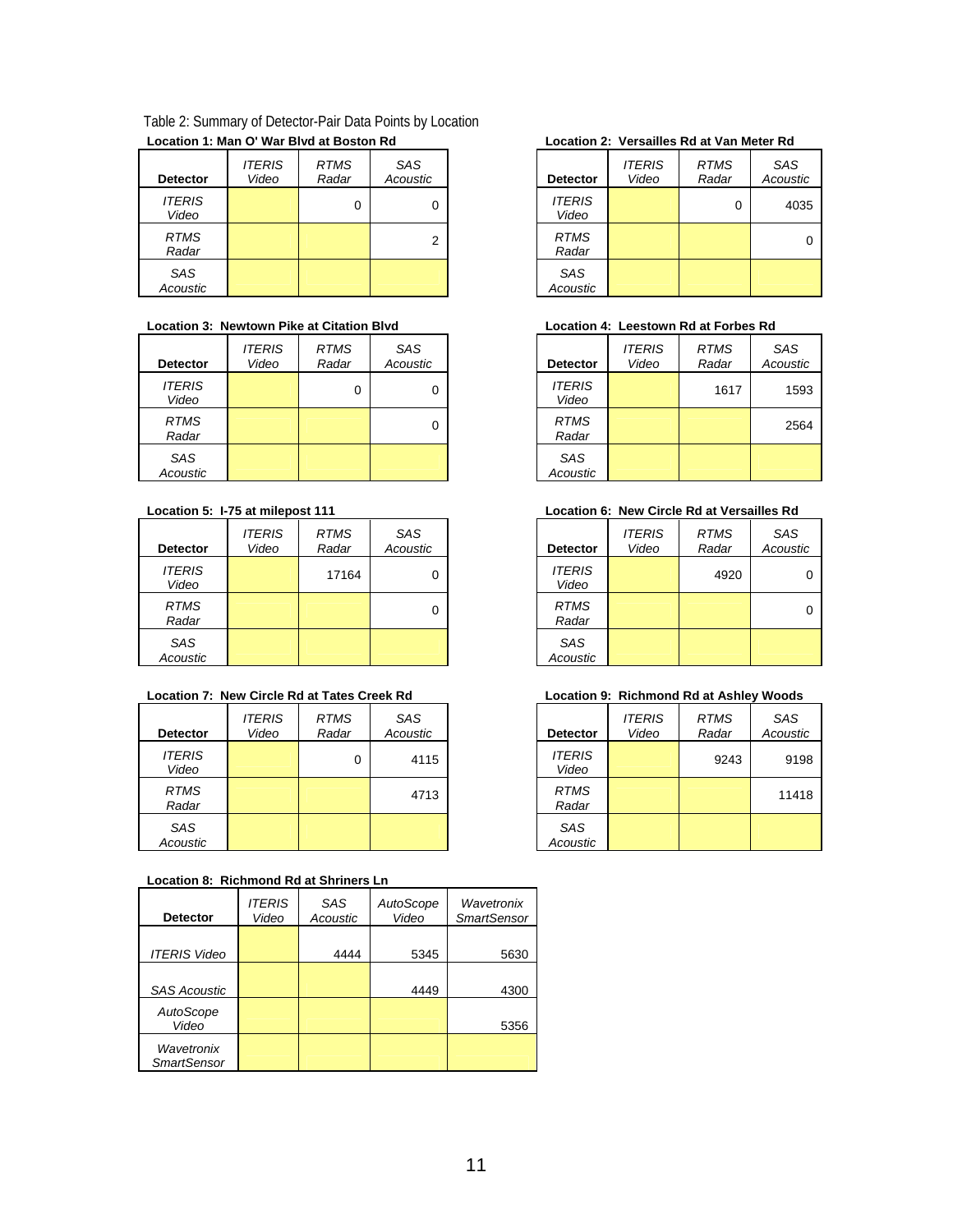Based upon this analysis no similarities were found between any of the detector pairs examined, except for consistent similarities among the interval change in speed between all detectors at the Richmond Road/Shriners Lane location. The mean interval change in speed for all detectors at this location was between 1 and 1.06. In addition, the following detector pairs at this location showed common interval change in speed observations within a 95 percent confidence interval.

- ITERIS Video and SAS Acoustic
- SAS Acoustic and AutoScope Video
- SAS Acoustic and Wavetronix SmartSensor
- AutoScope Video and Wavetronix SmartSensor

Installation of the AutoScope products was performed by the AutoScope Vendor. Improved installation techniques and technical assistance provided during the setup may have contributed to the overall performance of this location.

Due to the lack of findings provided by the t-test analysis, the data was examined with respect to basic descriptive statistics, primarily concentrating on the standard error and standard deviation. The goal of this analysis was to identify detectors which experienced significant standard deviations which may be an indication of inconsistent readings provided by the detector. The results of this analysis are provided in **Table 3**.

| Variable  | <b>Detector</b>                  | <b>Sample</b><br>size (n) | Mean $(\mu)$ | <b>Standard</b><br><b>Deviation</b><br>(σ) | <b>Standard</b><br>Error | σ/μ  |
|-----------|----------------------------------|---------------------------|--------------|--------------------------------------------|--------------------------|------|
|           | ITERIS Video                     | 81623                     | 111.3        | 450.8                                      | 1.6                      | 4.05 |
|           | RTMS Radar                       | 65379                     | 111.3        | 385.4                                      | 1.5                      | 3.46 |
| Vehicular | <b>SAS Acoustic</b>              | 29502                     | 61.0         | 398.2                                      | 2.3                      | 6.53 |
| Count     | AutoScope Video                  | 5306                      | 69.1         | 49.8                                       | 0.7                      | 0.72 |
|           | Wavetronix<br><b>SmartSensor</b> | 5637                      | 73.7         | 48.5                                       | 0.6                      | 0.66 |
|           | <b>ITERIS Video</b>              | 81623                     | 71.695       | 49.660                                     | 0.174                    | 0.69 |
|           | <b>RTMS Radar</b>                | 65379                     | 85.444       | 45.026                                     | 0.176                    | 0.53 |
| Speed     | <b>SAS Acoustic</b>              | 29502                     | 76.959       | 22.462                                     | 0.131                    | 0.29 |
|           | AutoScope Video                  | 5306                      | 41.188       | 7.081                                      | 0.097                    | 0.17 |
|           | Wavetronix<br><b>SmartSensor</b> | 5637                      | 54.775       | 6.957                                      | 0.093                    | 0.13 |

Table 3: Descriptive Statistics by Detector

When examining the data statistics, the AutoScope Video and Radar equipment is shown to have a significantly lower standard deviation and Standard error, compared to the other equipment types for both count and speed data.. However, this equipment also had some of the lowest average speeds, which may contribute to a lower standard deviation. Therefore the standard deviation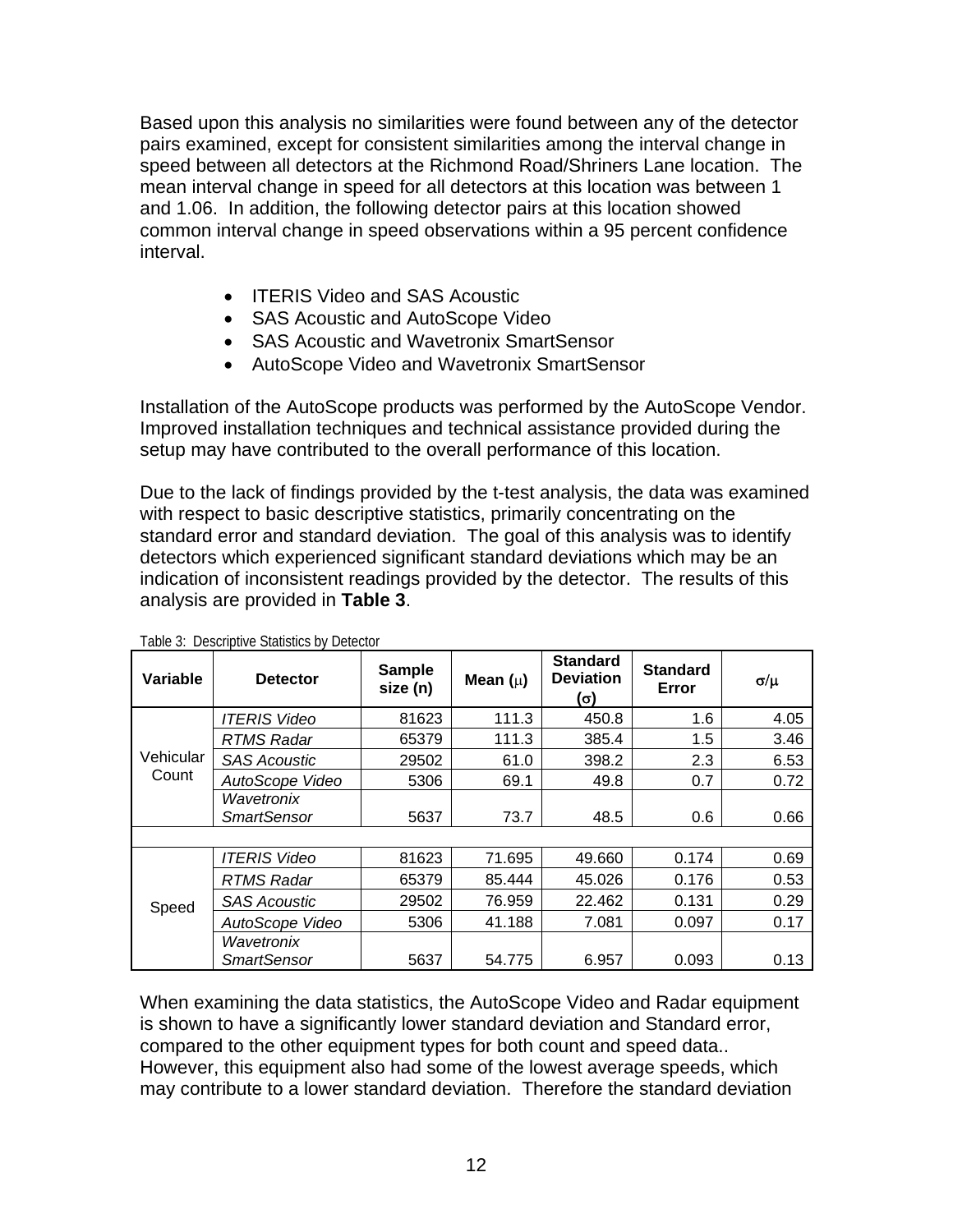was divided by the mean to provide a normalized measure of the deviation. The normalized deviation is shown under column heading  $\sigma/\mu$ . However, the apparent superior performance of these detectors may be due to the fact that these were only deployed at 1 location and therefore saw a limited range of speeds. The perceived superior performance may also be due to the assisted installation process as discussed above.

Therefore descriptive statistics were examined for each detector at each location. This analysis is shown in **Table 4**. Detectors having the lowest standard deviation at each location are highlighted.

| <b>Variable</b>                                | rable 4. Descriptive Jiansiics by Detector and Eucation<br><b>Detector</b> | <b>Sample</b><br>size (n) | Mean $(\mu)$ | <b>Standard</b><br><b>Deviation</b><br>$(\sigma)$ | <b>Standard</b><br>Error | σ/μ    |  |  |
|------------------------------------------------|----------------------------------------------------------------------------|---------------------------|--------------|---------------------------------------------------|--------------------------|--------|--|--|
| Location 1: Man O' War Blvd at Boston Road     |                                                                            |                           |              |                                                   |                          |        |  |  |
| Count                                          | <b>ITERIS Video</b>                                                        | 7639                      | 95.5         | 11.30                                             | 990.70                   | 0.1183 |  |  |
|                                                | <b>RTMS Radar</b>                                                          | 7890                      | 93.5         | 12.10                                             | 1071.70                  | 0.1294 |  |  |
| Speed                                          | <b>ITERIS Video</b>                                                        | 7639                      | 125.3        | 0.38                                              | 33.14                    | 0.0030 |  |  |
|                                                | <b>RTMS Radar</b>                                                          | 7890                      | 46.6         | 0.12                                              | 10.87                    | 0.0026 |  |  |
|                                                | Location 2: Versailles Road at Van Meter Road                              |                           |              |                                                   |                          |        |  |  |
| Count                                          | <b>ITERIS Video</b>                                                        | 12688                     | 108.5        | 7.26                                              | 817.40                   | 0.0669 |  |  |
|                                                | <b>SAS Acoustic</b>                                                        | 6382                      | 37.4         | 10.30                                             | 823.60                   | 0.2754 |  |  |
| Speed                                          | <b>ITERIS Video</b>                                                        | 12688                     | 78.6         | 0.24                                              | 27.05                    | 0.0031 |  |  |
|                                                | <b>SAS Acoustic</b>                                                        | 6382                      | 83.6         | 0.21                                              | 17.03                    | 0.0025 |  |  |
|                                                | Location 3: Newtown Pike at Citation Blvd                                  |                           |              |                                                   |                          |        |  |  |
| Count                                          | <b>ITERIS Video</b>                                                        | 7560                      | 50.2         | 0.62                                              | 54.14                    | 0.0124 |  |  |
| Speed                                          | <b>ITERIS Video</b>                                                        | 7560                      | 78.4         | 0.66                                              | 57.54                    | 0.0084 |  |  |
|                                                | Location 4: Leestown Road at Forbes Road                                   |                           |              |                                                   |                          |        |  |  |
|                                                | <b>ITERIS Video</b>                                                        | 1485                      | 40.0         | 0.85                                              | 32.90                    | 0.0214 |  |  |
| Count                                          | <b>RTMS Radar</b>                                                          | 2560                      | 55.0         | 0.80                                              | 40.51                    | 0.0146 |  |  |
|                                                | <b>SAS Acoustic</b>                                                        | 2570                      | 51.5         | 0.77                                              | 38.81                    | 0.0149 |  |  |
|                                                | <b>ITERIS Video</b>                                                        | 1485                      | 43.9         | 0.82                                              | 31.73                    | 0.0187 |  |  |
| Speed                                          | <b>RTMS Radar</b>                                                          | 2560                      | 64.0         | 0.31                                              | 15.65                    | 0.0048 |  |  |
|                                                | <b>SAS Acoustic</b>                                                        | 2570                      | 44.2         | 0.45                                              | 22.86                    | 0.0102 |  |  |
|                                                | Location 5: Interstate 75 at milepost 111                                  |                           |              |                                                   |                          |        |  |  |
| Count                                          | <b>ITERIS Video</b>                                                        | 17161                     | 148.0        | 0.56                                              | 73.81                    | 0.0038 |  |  |
|                                                | <b>RTMS Radar</b>                                                          | 17223                     | 108.8        | 0.56                                              | 73.48                    | 0.0051 |  |  |
| Speed                                          | <b>ITERIS Video</b>                                                        | 17161                     | 30.1         | 0.03                                              | 4.49                     | 0.0011 |  |  |
|                                                | <b>RTMS Radar</b>                                                          | 17223                     | 81.4         | 0.16                                              | 21.18                    | 0.0020 |  |  |
| Location 6: New Circle Road at Versailles Road |                                                                            |                           |              |                                                   |                          |        |  |  |
| Count                                          | <b>ITERIS Video</b>                                                        | 6580                      | 204.2        | 1.65                                              | 133.68                   | 0.0081 |  |  |
|                                                | <b>RTMS Radar</b>                                                          | 9355                      | 186.5        | 1.69                                              | 163.60                   | 0.0091 |  |  |
| Speed                                          | <b>ITERIS Video</b>                                                        | 6580                      | 47.6         | 0.24                                              | 19.40                    | 0.0050 |  |  |
|                                                | <b>RTMS Radar</b>                                                          | 9355                      | 133.3        | 0.90                                              | 87.21                    | 0.0068 |  |  |

Table 4: Descriptive Statistics by Detector and Location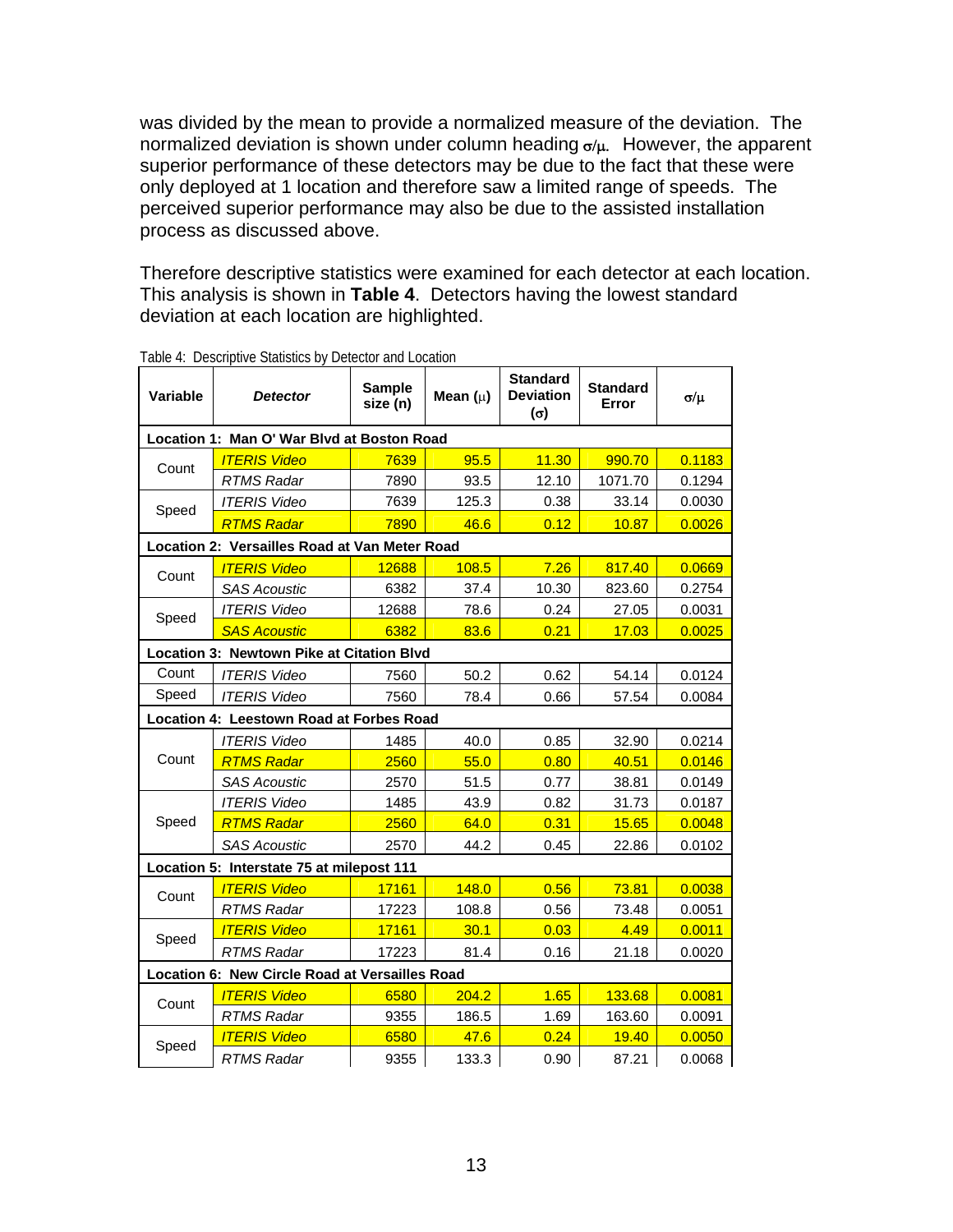| Variable                                        | <b>Detector</b>                            | <b>Sample</b><br>size (n) | Mean $(\mu)$ | <b>Standard</b><br><b>Deviation</b><br>$(\sigma)$ | <b>Standard</b><br>Error | σ/μ    |  |
|-------------------------------------------------|--------------------------------------------|---------------------------|--------------|---------------------------------------------------|--------------------------|--------|--|
| Location 7: New Circle Road at Tates Creek Road |                                            |                           |              |                                                   |                          |        |  |
|                                                 | <b>ITERIS Video</b>                        | 10360                     | 126.5        | 1.29                                              | 131.01                   | 0.0102 |  |
| Count                                           | <b>RTMS Radar</b>                          | 11165                     | 152.3        | 1.09                                              | 114.82                   | 0.0072 |  |
|                                                 | <b>SAS Acoustic</b>                        | 4689                      | 109.3        | 1.35                                              | 92.19                    | 0.0124 |  |
|                                                 | <b>ITERIS Video</b>                        | 10360                     | 120.5        | 0.75                                              | 75.86                    | 0.0062 |  |
| Speed                                           | <b>RTMS Radar</b>                          | 11165                     | 111.6        | 0.14                                              | 15.08                    | 0.0013 |  |
|                                                 | <b>SAS Acoustic</b>                        | 4689                      | 48.4         | 0.19                                              | 12.92                    | 0.0039 |  |
|                                                 | Location 8: Richmond Road at Shriners Lane |                           |              |                                                   |                          |        |  |
|                                                 | <b>ITERIS Video</b>                        | 5610                      | 80.7         | 0.73                                              | 54.37                    | 0.0090 |  |
|                                                 | <b>SAS Acoustic</b>                        | 4440                      | 70.8         | 0.58                                              | 38.49                    | 0.0082 |  |
| Count                                           | AutoScope Video                            | 5306                      | 69.1         | 0.68                                              | 49.81                    | 0.0099 |  |
|                                                 | Wavetronix<br><b>SmartSensor</b>           | 5637                      | 73.7         | 0.65                                              | 48.50                    | 0.0088 |  |
|                                                 | <b>ITERIS Video</b>                        | 5610                      | 42.3         | 0.11                                              | 8.08                     | 0.0026 |  |
|                                                 | <b>SAS Acoustic</b>                        | 4440                      | 74.9         | 0.21                                              | 13.90                    | 0.0028 |  |
| Speed                                           | AutoScope Video                            | 5306                      | 41.2         | 0.10                                              | 7.08                     | 0.0024 |  |
|                                                 | <b>Wavetronix</b><br><b>SmartSensor</b>    | 5637                      | 54.8         | 0.09                                              | 6.96                     | 0.0017 |  |
| Location 9: Richmond Road at Ashley Woods       |                                            |                           |              |                                                   |                          |        |  |
|                                                 | <b>ITERIS Video</b>                        | 12540                     | 71.0         | 0.51                                              | 57.51                    | 0.0072 |  |
| Count                                           | <b>RTMS Radar</b>                          | 17186                     | 62.8         | 0.33                                              | 43.02                    | 0.0052 |  |
|                                                 | <b>SAS Acoustic</b>                        | 11420                     | 51.2         | 0.34                                              | 36.42                    | 0.0067 |  |
|                                                 | <b>ITERIS Video</b>                        | 12540                     | 73.7         | 0.21                                              | 23.96                    | 0.0029 |  |
| Speed                                           | <b>RTMS Radar</b>                          | 17186                     | 67.5         | 0.07                                              | 9.78                     | 0.0011 |  |
|                                                 | <b>SAS Acoustic</b>                        | 11420                     | 93.1         | 0.04                                              | 3.88                     | 0.0004 |  |

When examined by location, a more consistent standard deviation is shown across all detector types. Both the RTMS Radar and ITERIS video are shown to have the lowest normalized standard for both count and speed data at the majority of locations.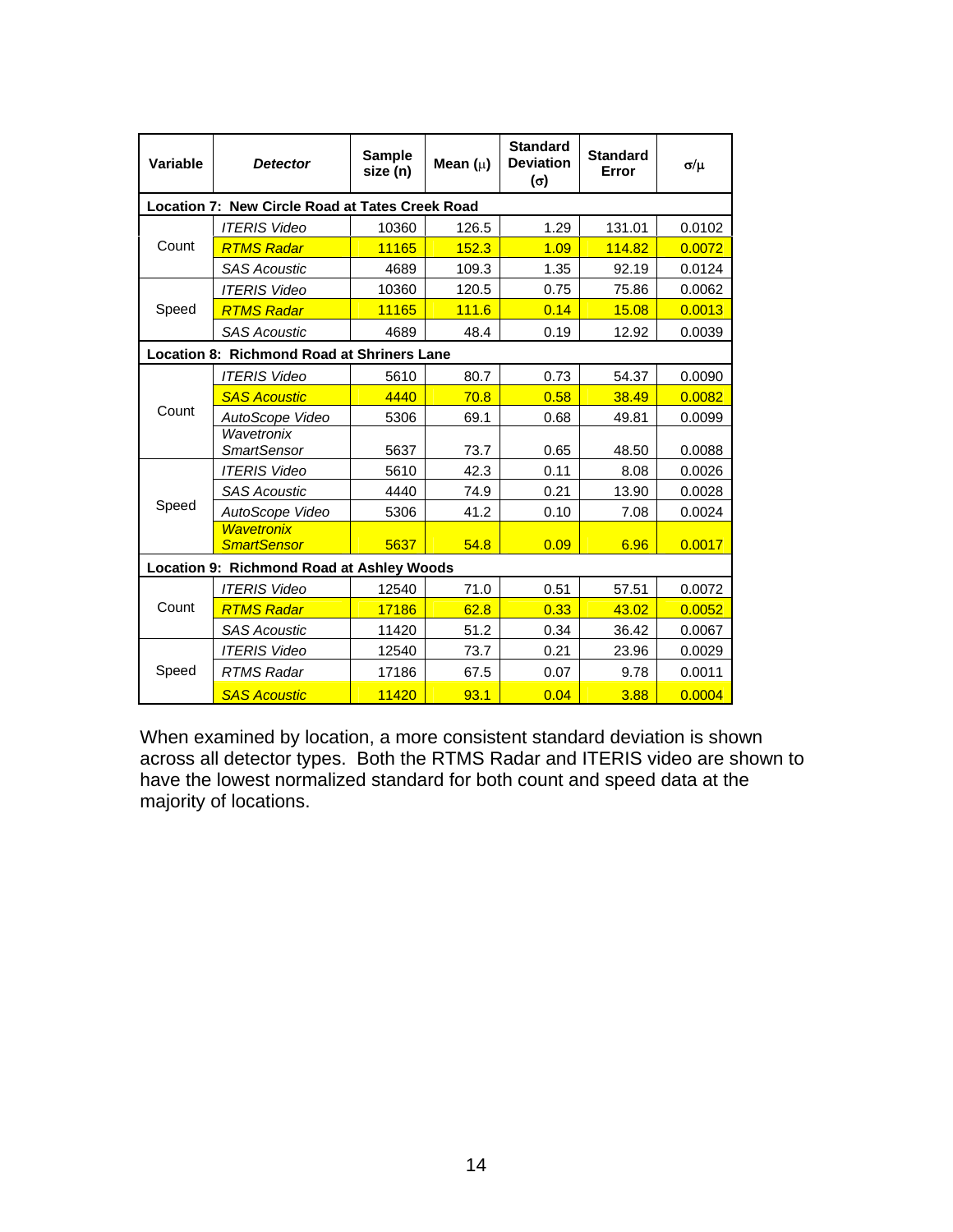# **Equipment Reliability**

After the beginning of the study period on June1, 2005, limited maintenance was performed on the incident detection equipment. In order to determine the reliability of the equipment, the total number of data points greater than zero collected by each detector was determined. This number was normalized by the total number of lanes observed by each detector and divided by the total number of intervals during the analysis period (22,320). The results of this analysis are presented in **Table 5**.

| <b>Detector</b>                  | No. of Data<br><b>Points</b> | No. of Observed<br>Lanes | Avg No. of Data<br>Points per Lane | <b>Percent of Total</b><br><b>Observations</b> |
|----------------------------------|------------------------------|--------------------------|------------------------------------|------------------------------------------------|
| <b>ITERIS Video</b>              | 97559                        | 26                       | 3752.3                             | 0.168                                          |
| <b>RTMS Radar</b>                | 74211                        | 22                       | 3373.2                             | 0.151                                          |
| <b>SAS Acoustic</b>              | 34641                        | 18                       | 1924.5                             | 0.086                                          |
| AutoScope Video                  | 5306                         | ⌒                        | 2653.0                             | 0.119                                          |
| Wavetronix<br><b>SmartSensor</b> | 5637                         | ◠                        | 2818.5                             | 0.126                                          |

Table 5: Equipment Reliability

On average, all detectors recorded between 8 and 16 percent of the entire study period. A significant portion of the "missing" data may be attributed to disruptions in communication or downtime of the central server during maintenance and not due to the local detection equipment. However, based upon this analysis the ITERIS video and RTMS Radar detectors provide a consistently higher reliability when compared to the other equipment deployed.

The AutoScope Video and Radar detectors may be at a disadvantage since only 1 of each detector was deployed at a single location. However, when the Richmond Road location is examined independently, the ITERIS video provides a reliability reading of 14.3 percent which is still greater than the Autoscope products.

## **Summary**

Based upon the procedures and analysis presented above, the following conclusions are made in the evaluation of the Lexington Automatic incident Detection System.

- 14) Detector Installation should be tailored to optimize the individual performance of each detector used in the system with respect to its intended application. This would include utilizing side-fire orientation for SAS-1 acoustic detectors and forward-looking orientation for RTMS radar and ITERIS Video detectors.
- 15) The acoustic detector may provide the simplest and cost effective solution in terms of installation due to its ability to be placed in a sidefiring orientation from the roadside. Radar and Video equipment may have some limitations in this configuration. Video and Radar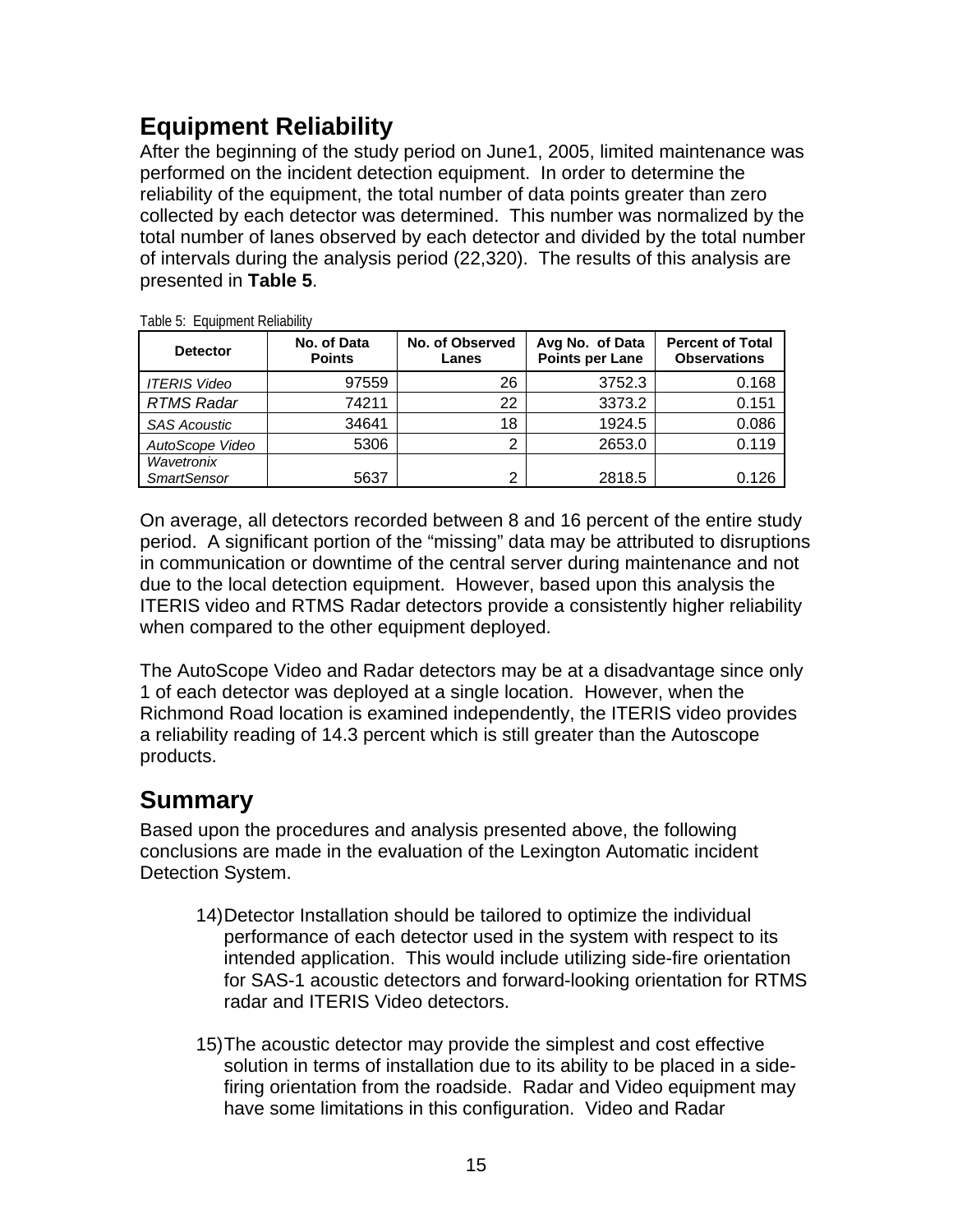deployments may require more units to cover the same number of lanes in order to achieve a forward-looking installation. More extensive support infrastructure may also be required to place the detectors over the lanes being observed.

- 16) An improved configuration over the "intersection" presence mode currently deployed, would be to establish a "speed-trap" using pulse detection mode and consecutive detection zones.
- 17) The preferred configuration for each detector would be to utilize specific software provided by each manufacturer, which is designed for the purposes of traffic monitoring and speed detection.
- 18) Should the presence or pulse mode be chosen for implementation, extreme care should be used in determining the detector zone size for each detector application to provide for accurate speed data based upon vehicle occupancy. It is necessary to calculate the individual detector zone size based upon the specific orientation of the detector to the roadway and the characteristics of the individual detectors.
- 19) Real-time communication should be established between detector locations to provide useful and relevant data for implementation into an incident detection system.
- 20) Due to the errors in the system deployment and configuration, direct evaluation of the performance of each of the detector types was not possible.
- 21) Statistical analysis did not identify consistencies between any of the data points, except at Location 8 (Richmond Road and Shriners Lane) where Autoscope products were deployed. Better installation techniques may have contributed to the improved performance of this location.
- 22) Analysis of the Standard Deviation of the data points from each detector indicated that RTMS Radar units and ITERIS video provided a consistently smaller standard deviation than other units at most locations.
- 23) Examination of the reliability of the detectors indicated that data was recorded for only 10 to 15 percent of the study period. The majority of the "missing" data may be attributed to communication and server issues. ITERIS Video and RTMS Radar detectors provided the highest reliability.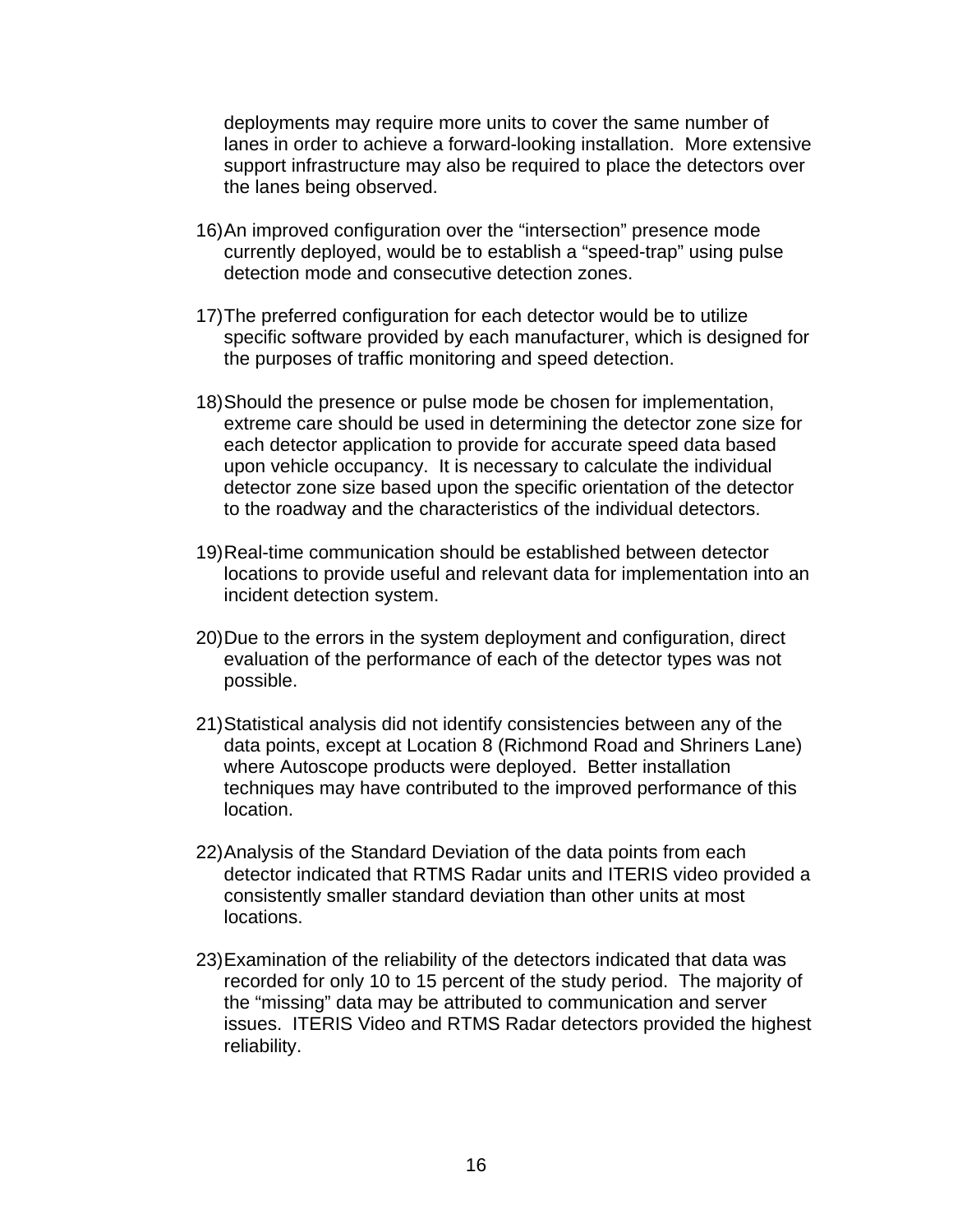- 24) Before full deployment of the incident detection system, improved installation and configuration procedures should be developed and tested to improve the accuracy and reliability of the system. To achieve this, it is imperative to determine detailed data flows from field deployed equipment to the PYRAMIDS central server and to understand the operations of each piece of equipment and the impact of those operations on the final data output/quality. In addition, the operation of each detector installed should be fully understood in order to facilitate proper installation and configuration. Communication problems between the field equipment and the central server should be resolved in order to improve the reliability of the system.
- 25) It is recommended that a decision on detector type for implementation be postponed until the configuration problems have been resolved. Further deployments of the AutoScope products should be included in additional evaluation due to the high level of performance indicated by the statistical analysis.
- 26) Due to variations in equipment calibration, it is recommended that, when the system is fully implemented, an initial period of observation should be used to identify baseline speed and count data for that location. Speed thresholds used to indicate an incident should be based on the average baseline condition for each location and not an arbitrary speed threshold such as 35 or 45 mph, in order to account for specific variations in the installation, configuration and location of each site.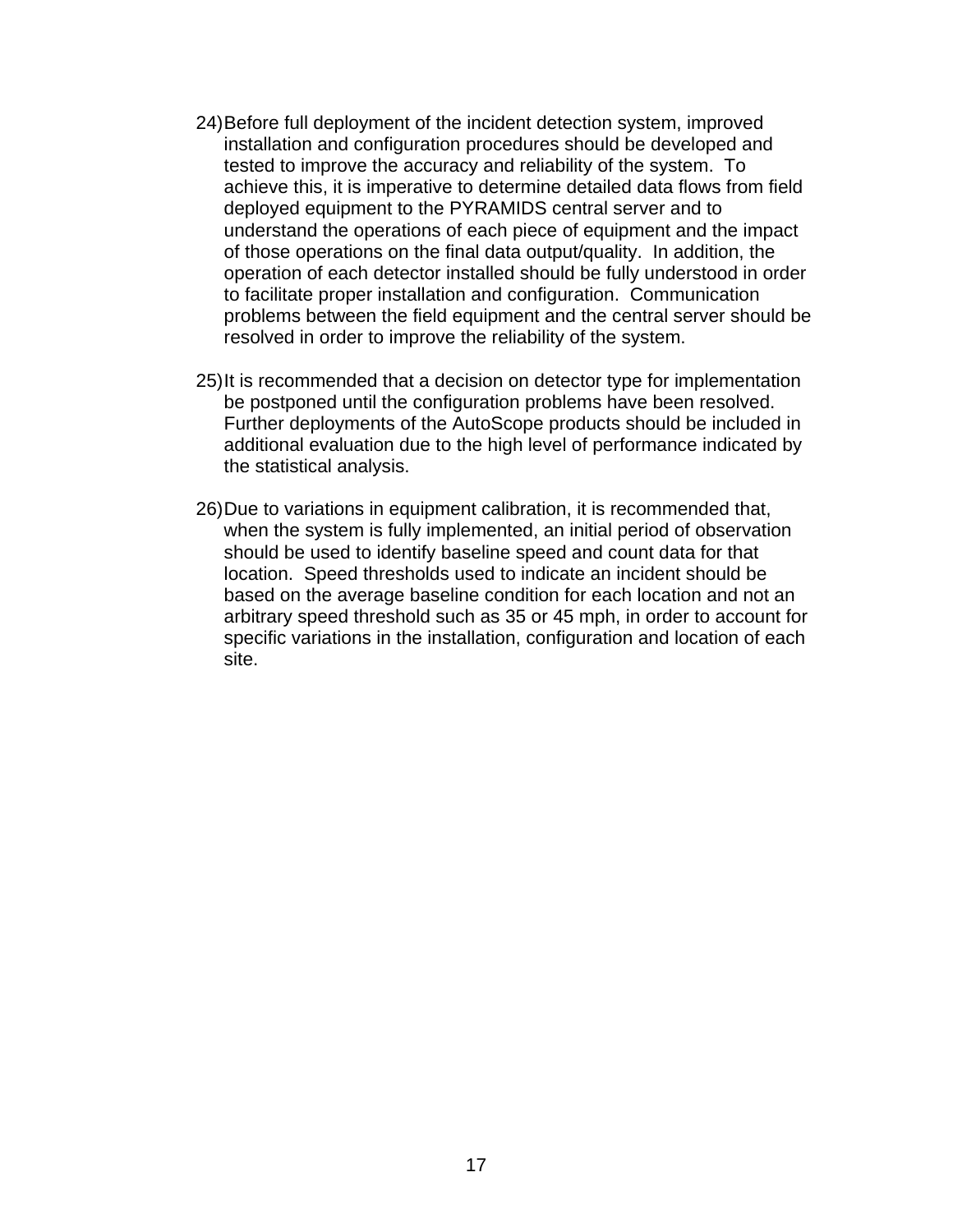#### **APPENDIX A: AVERAGE COUNT AND SPEED DATA BY LOCATION**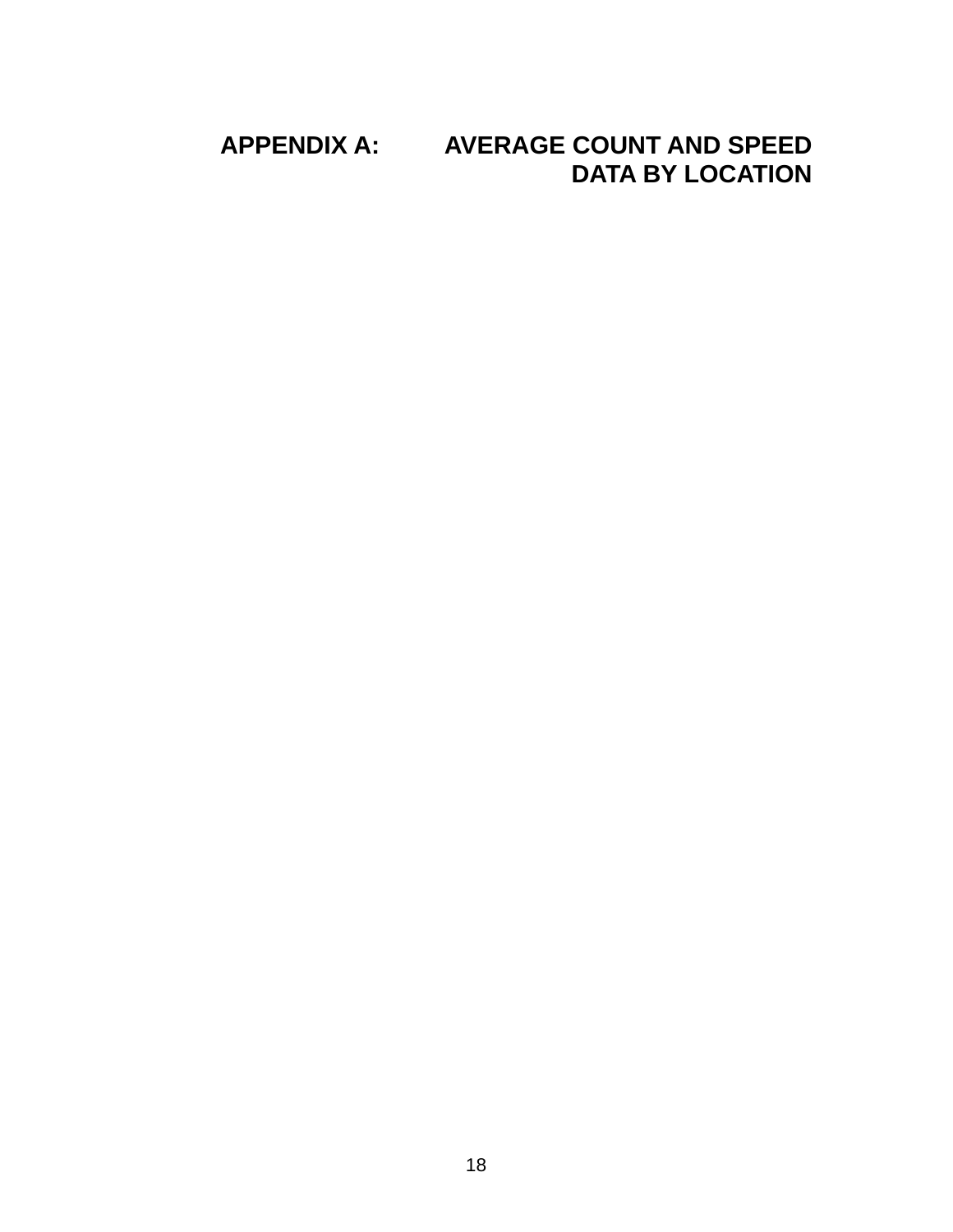

Figures A1-A9: Average recorded Vehicular Count by Hour of Day/Detector Type and Location

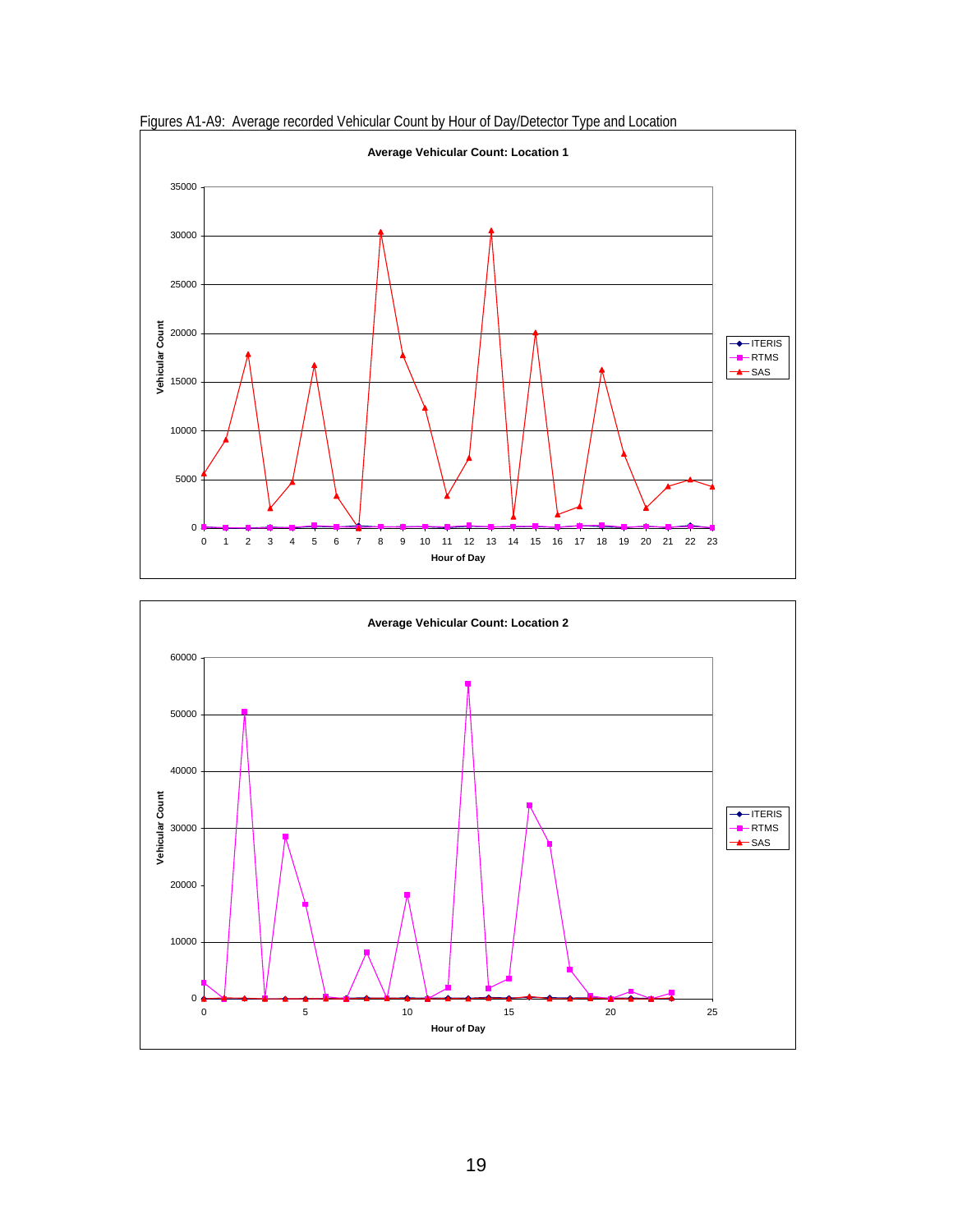

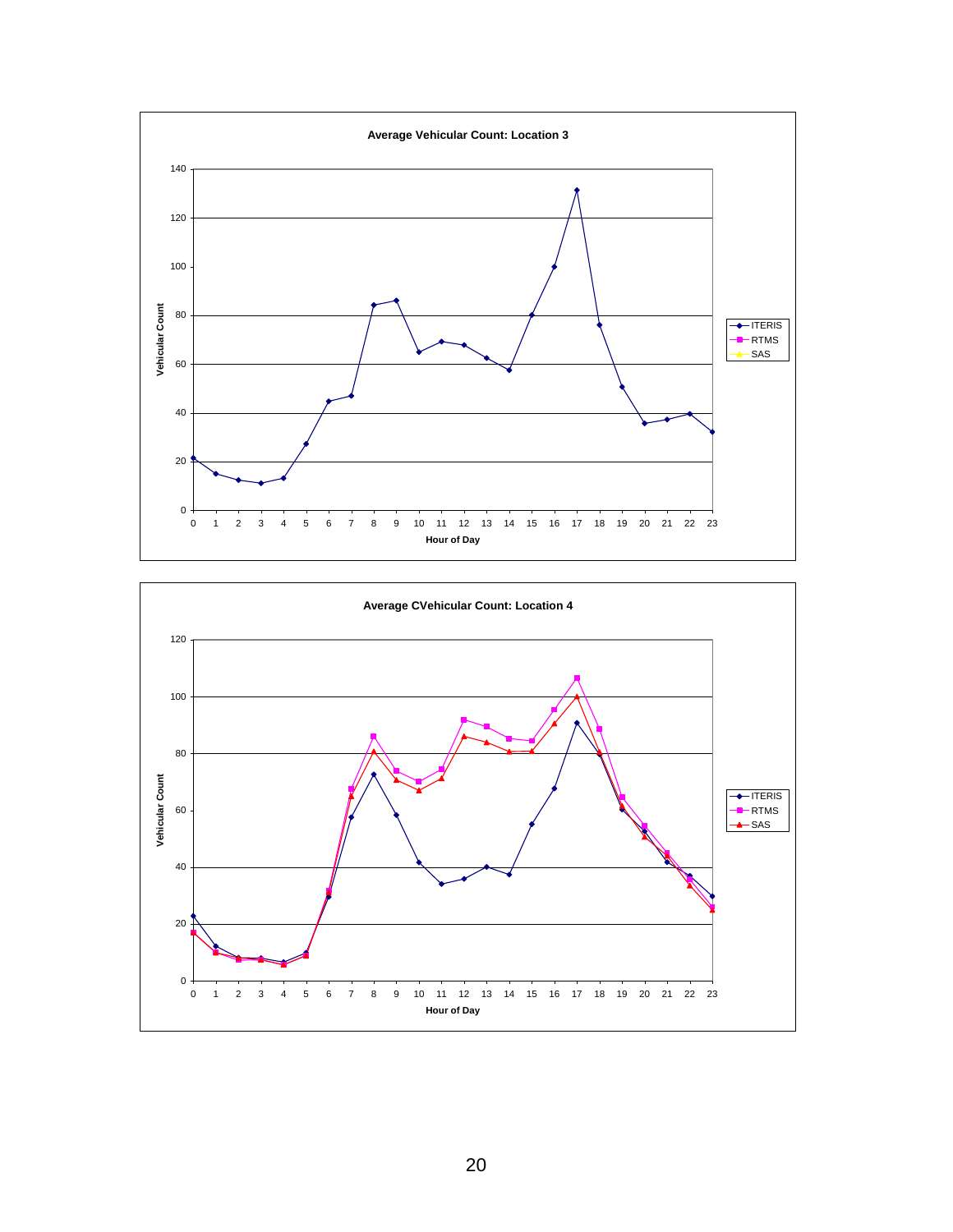

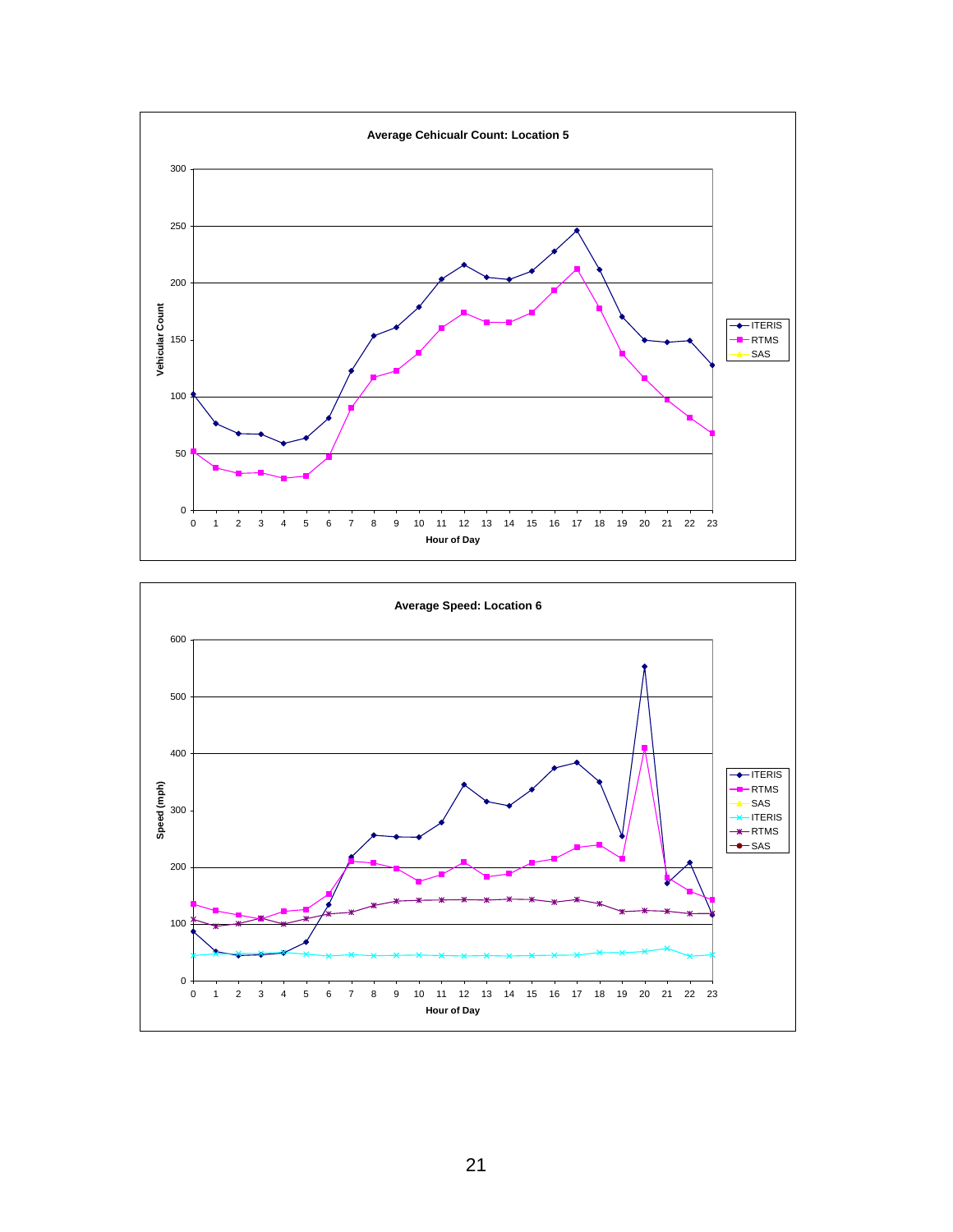

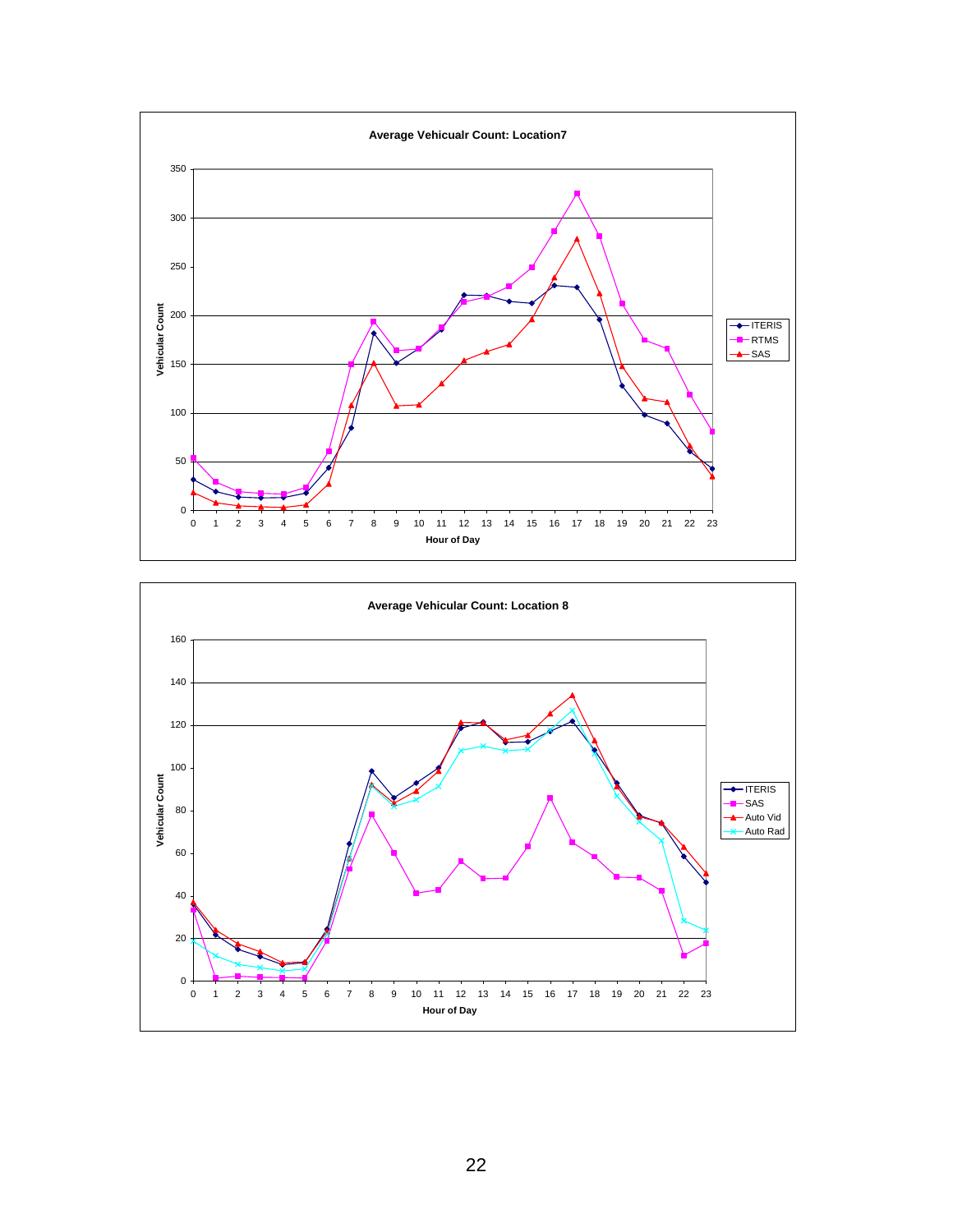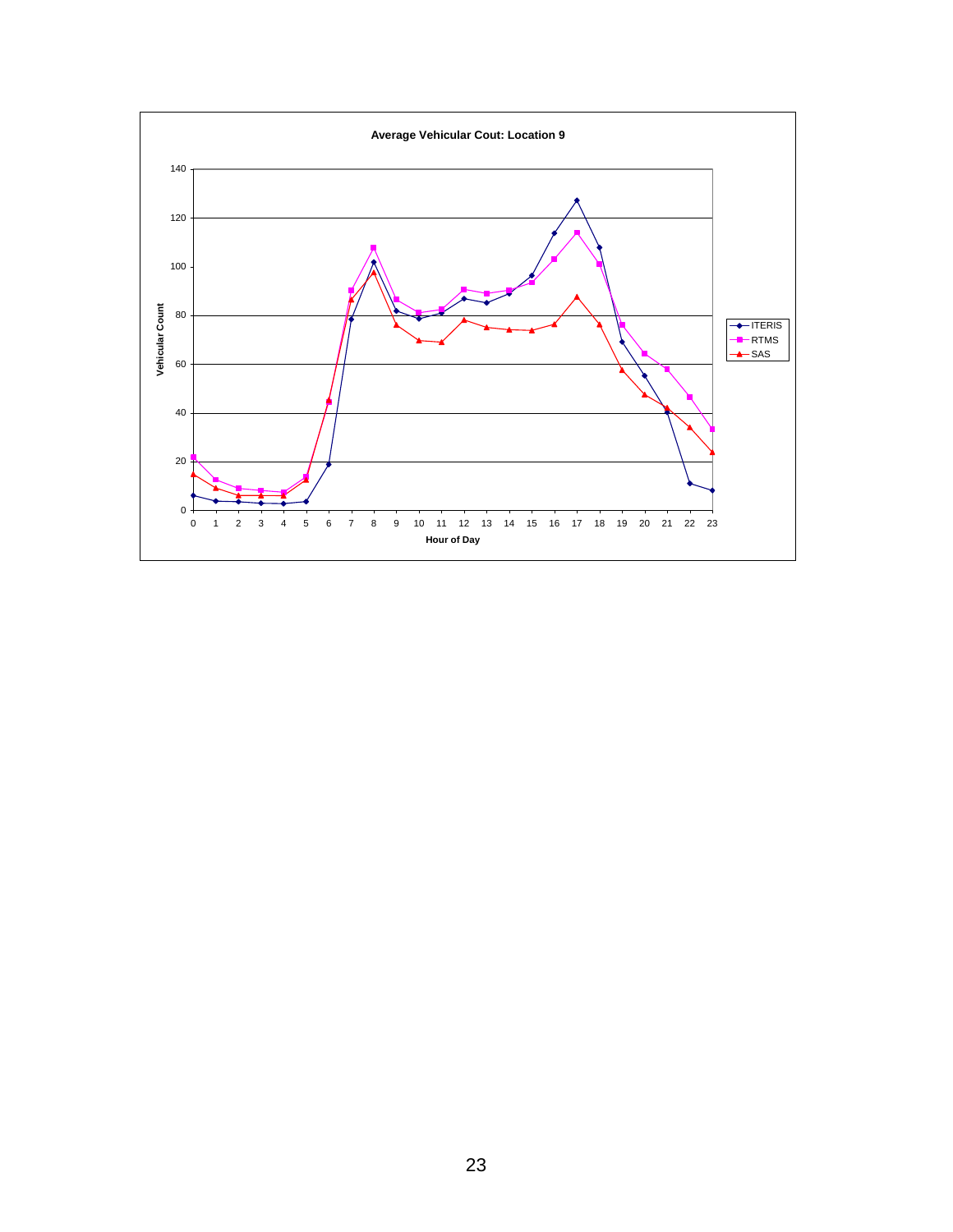

Figures A10-A18: Average Recorded Vehicular Speed by Hour of Day, Detector Type and Location

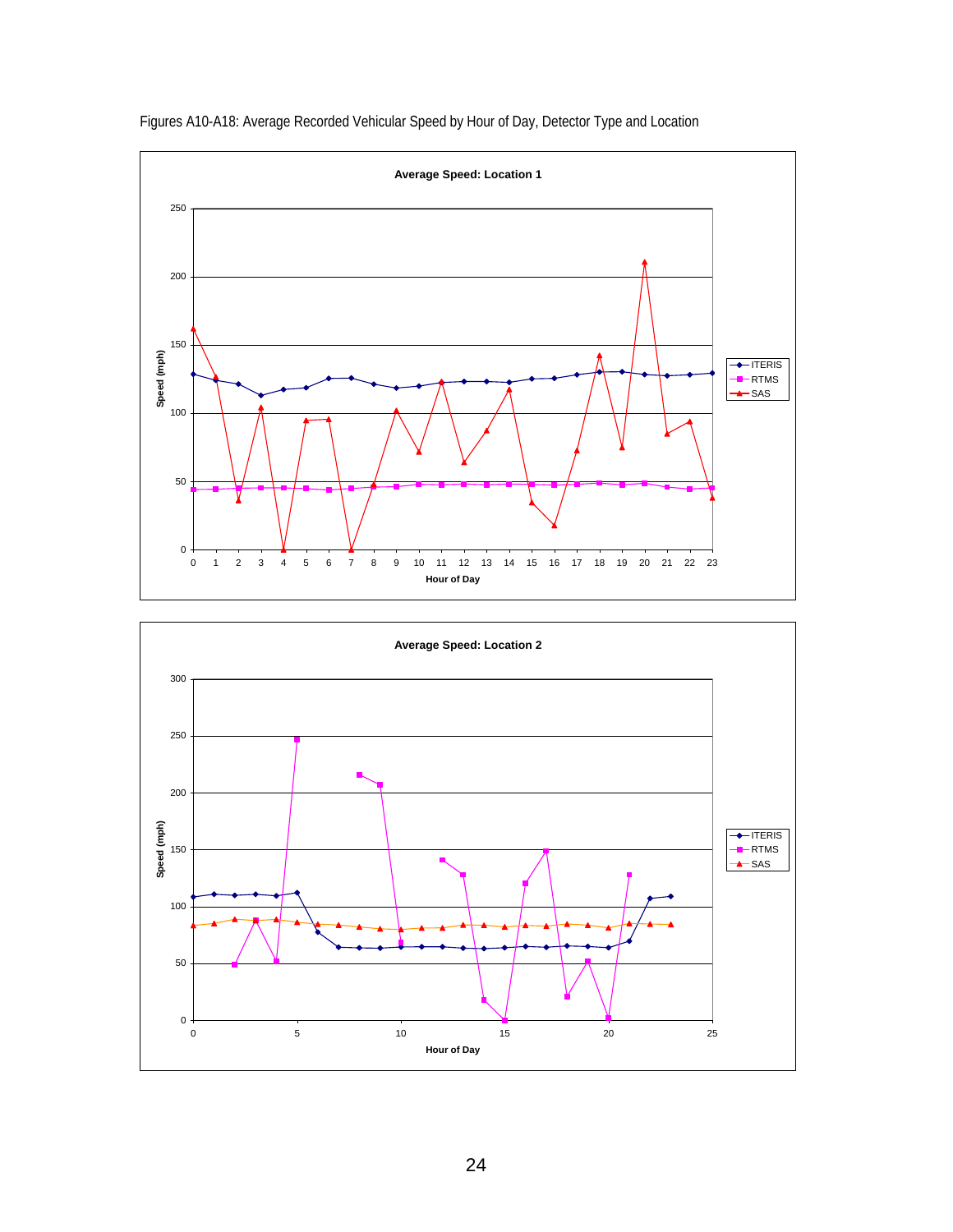

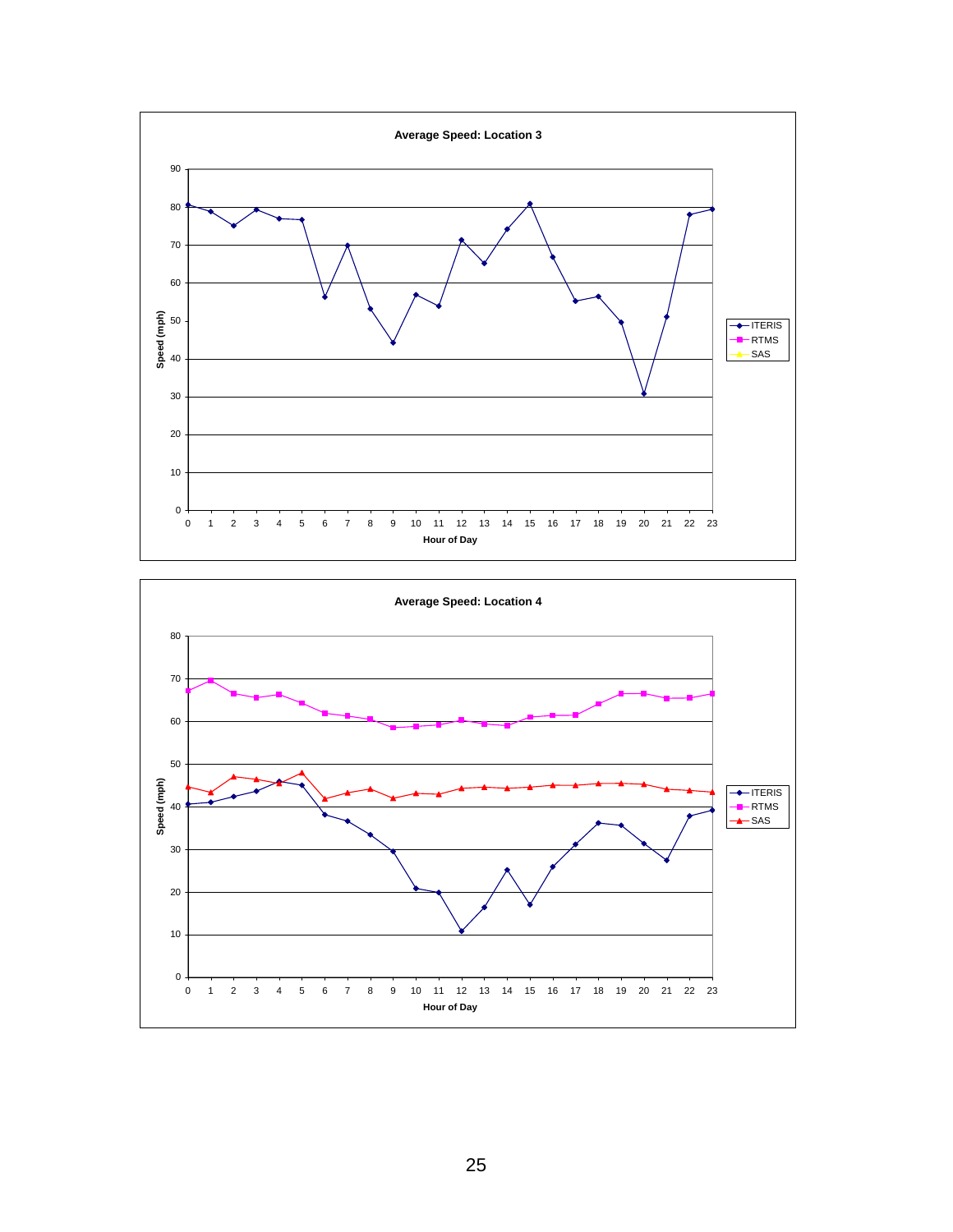

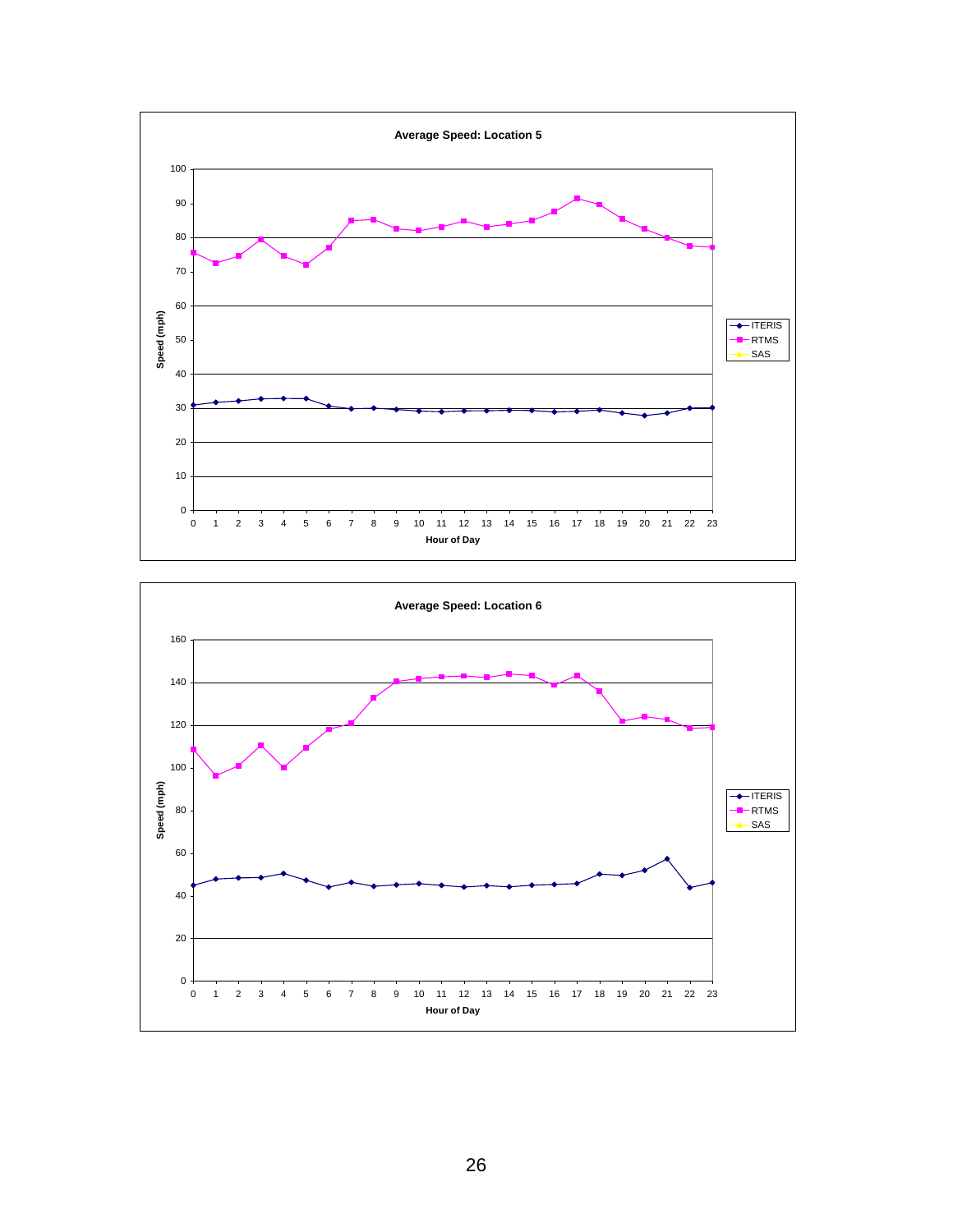

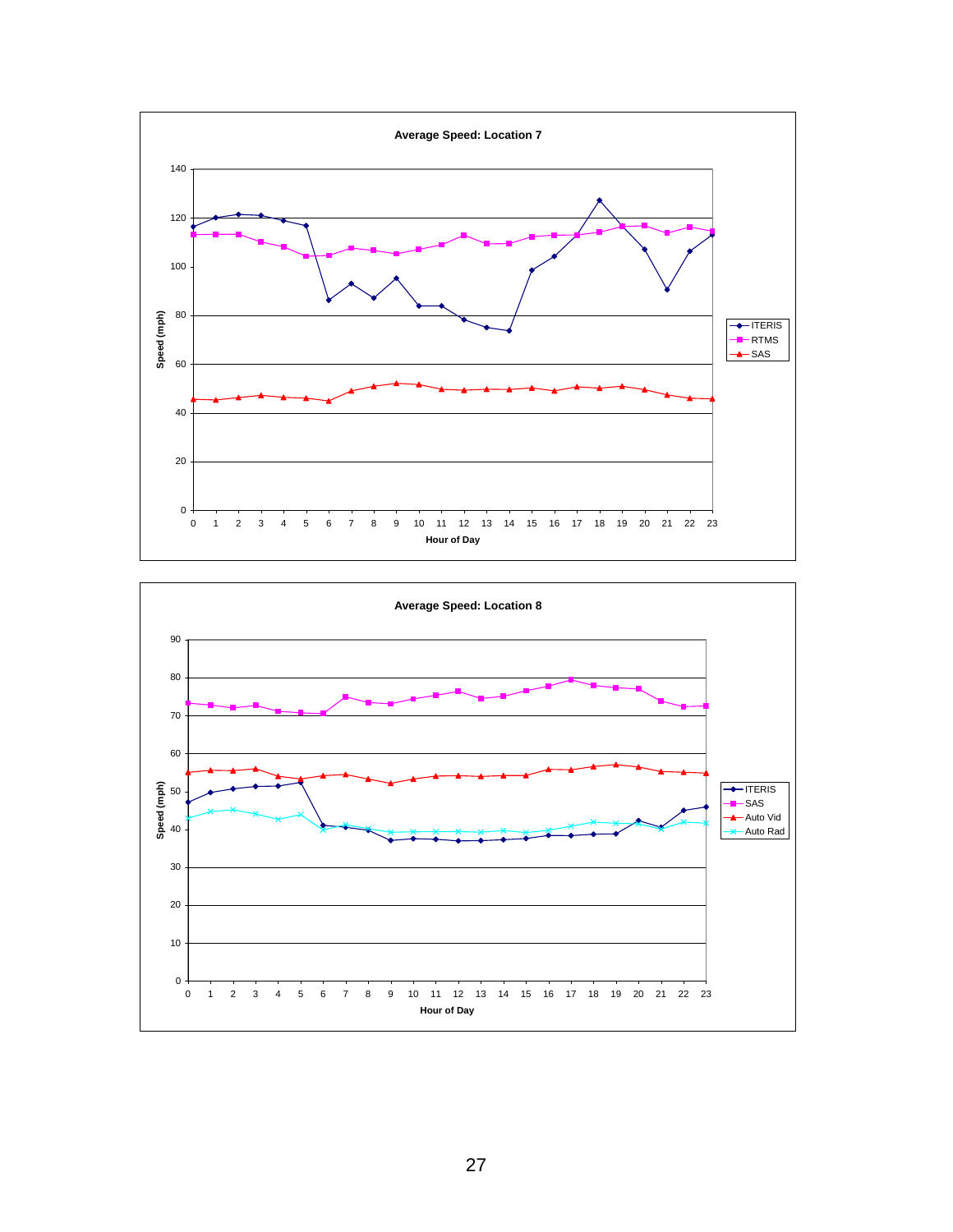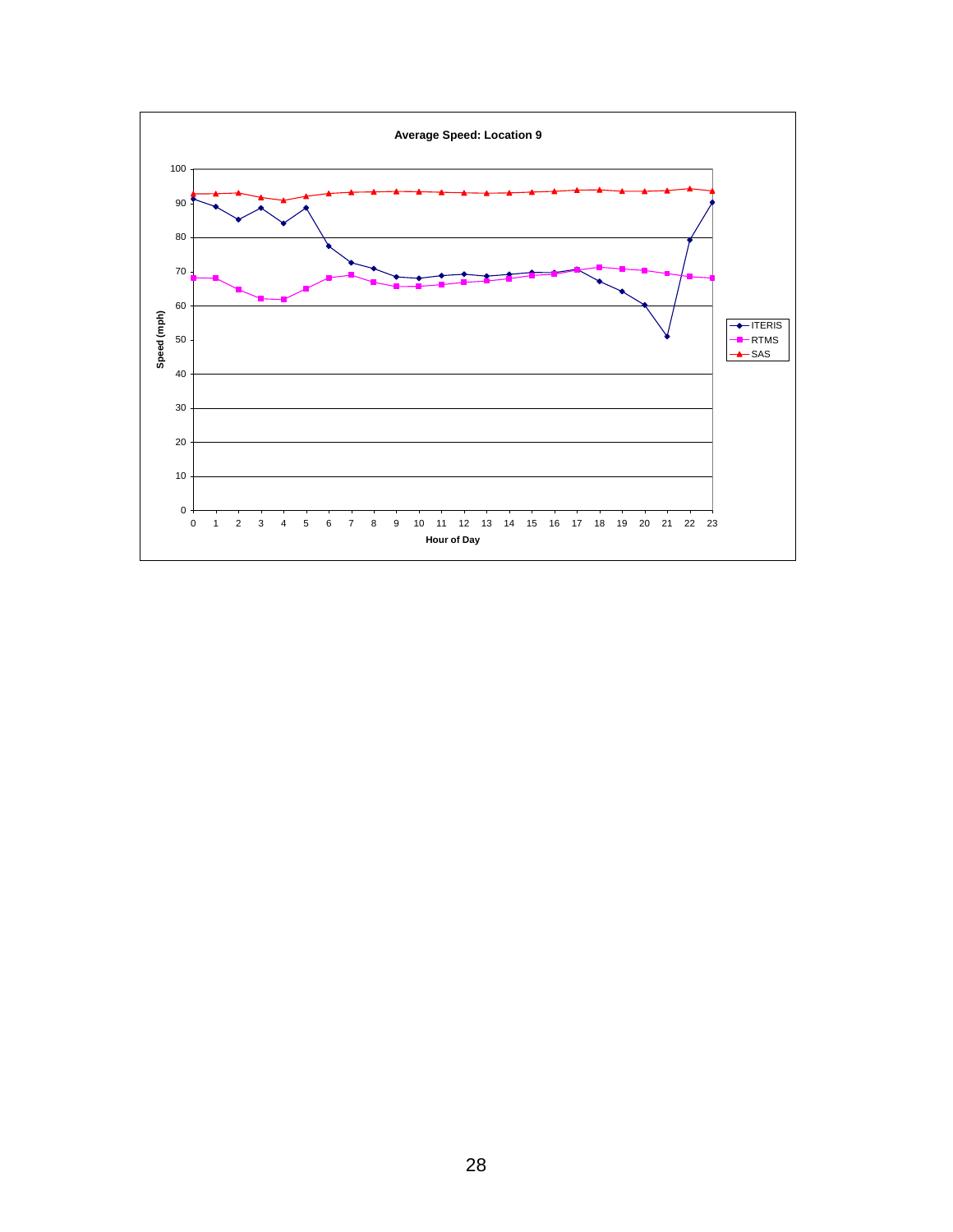

Figures A19-A27: Average Recorded Interval Change in Speed by Hour of Day, Detector Type and Location

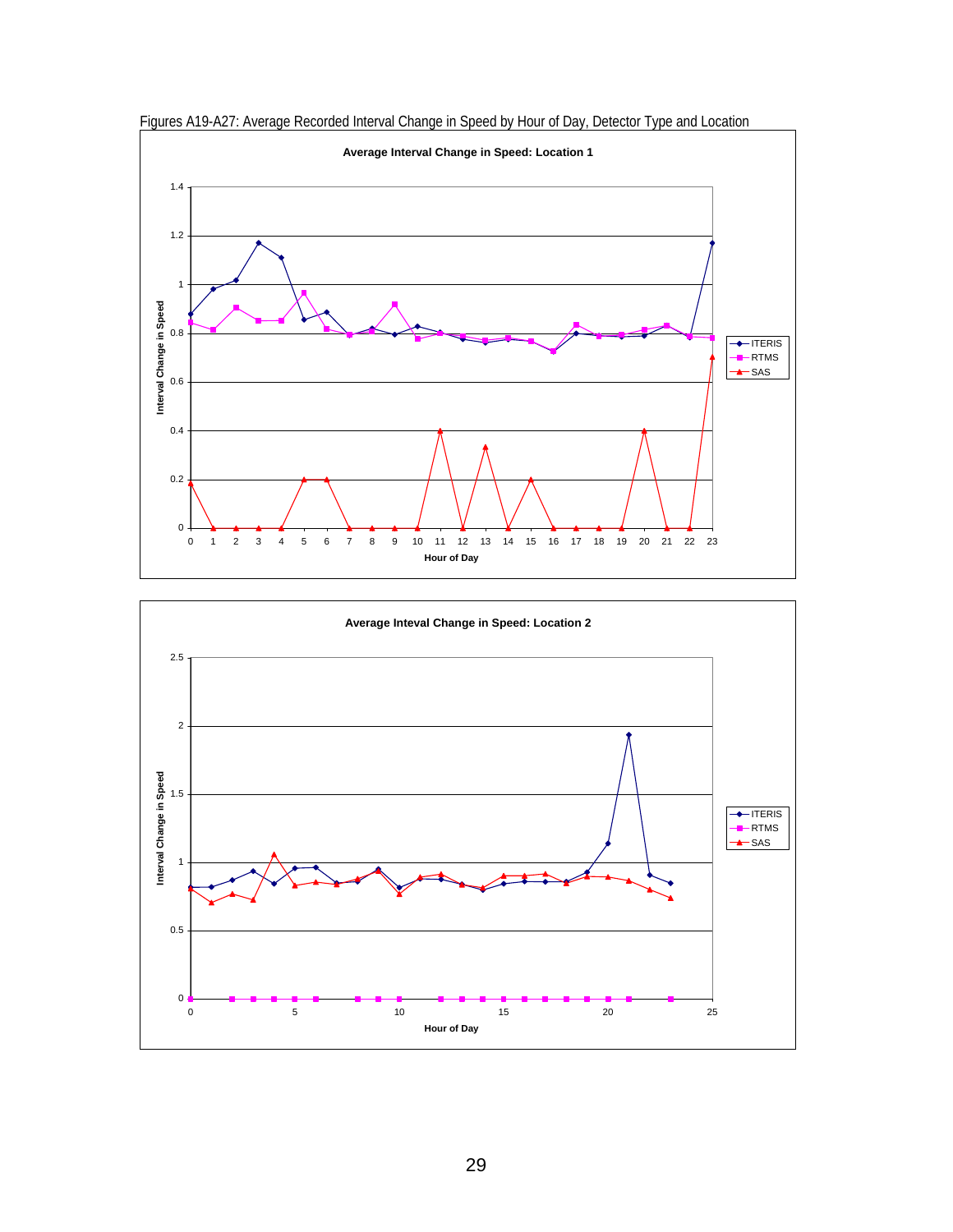

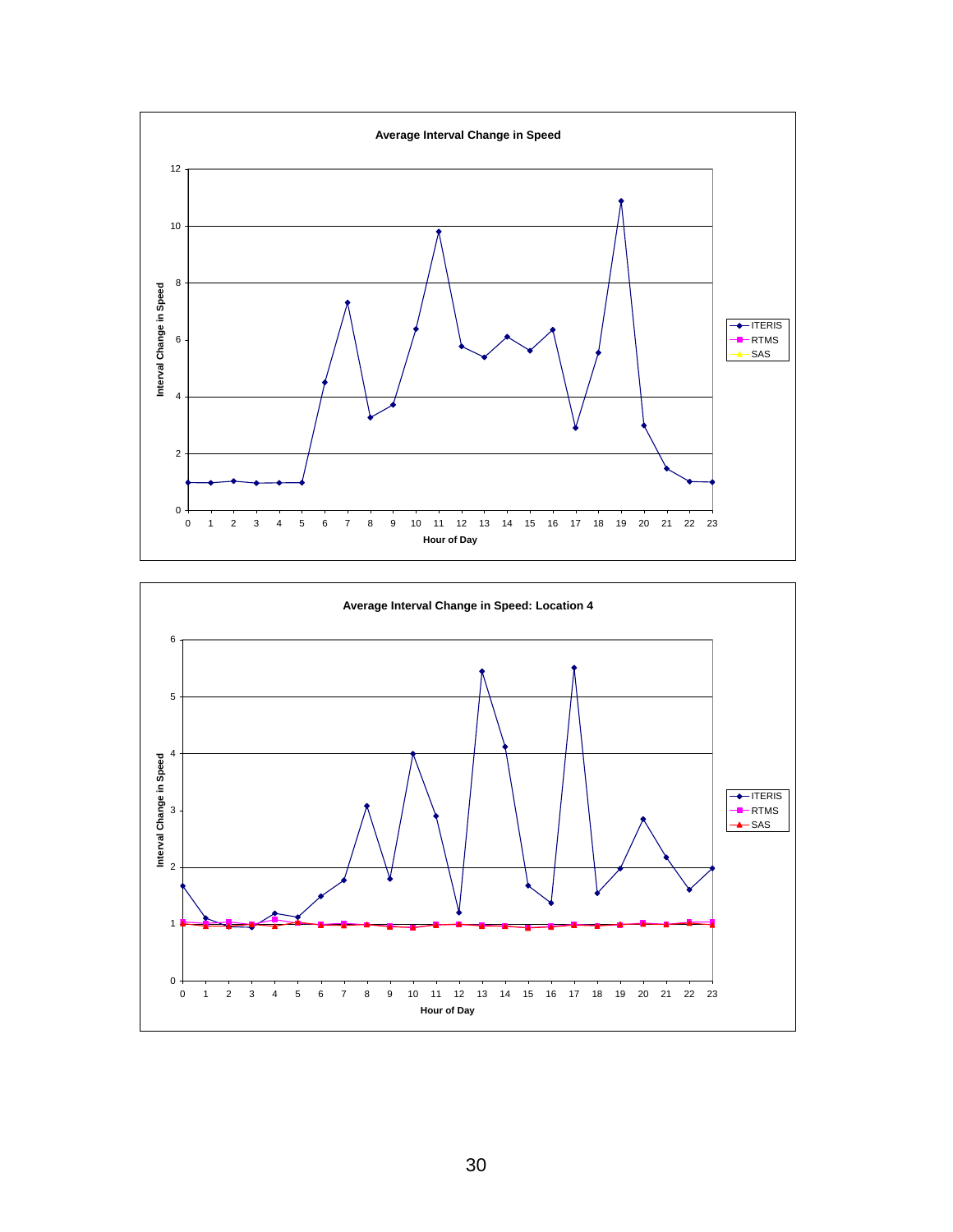

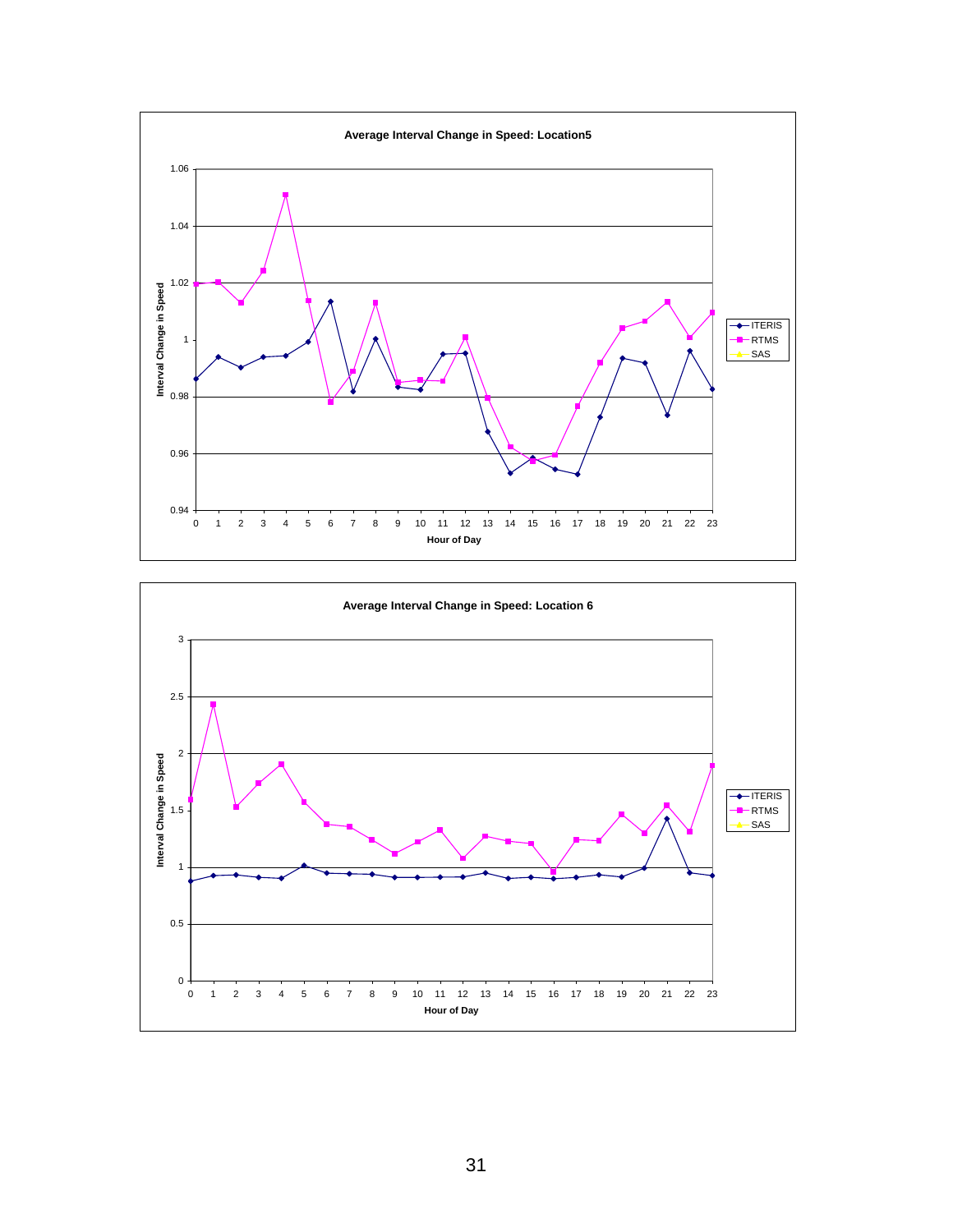